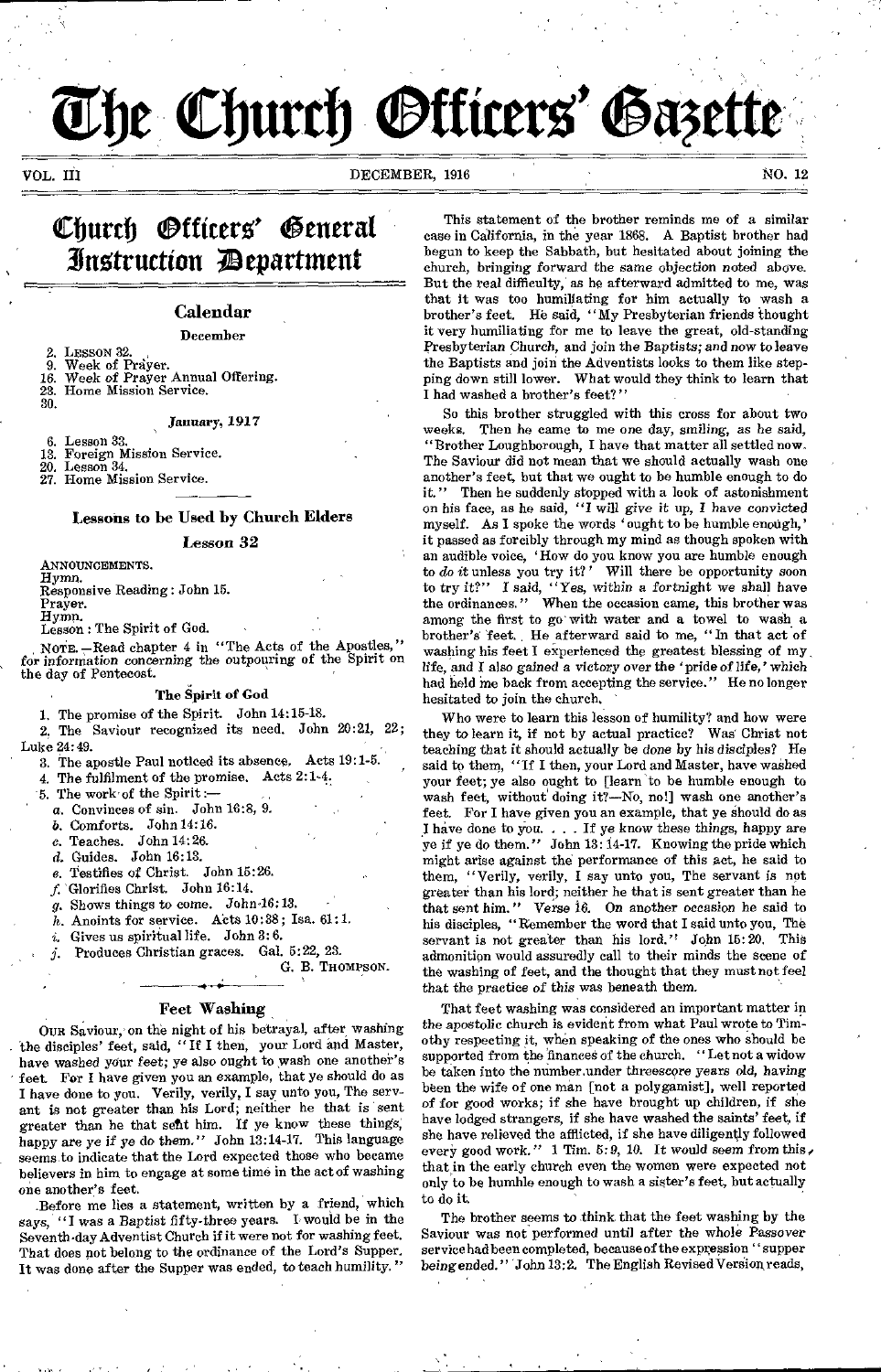"And during supper." Dean Alford's New Testament (he was one of the revisers) reads, "And when supper was be-<br>gun." Shall we also take the position that the passing of Shall we also take the position that the passing of the emblems of the Lord's Supper did not take place until after the Passover had been completed, because it is written of that ordinance, "Likewise the cup after supper "? Luke 22:20. It is a great aid in gaining a proper understanding of the order of that Passover service as recorded by the different apostles, to have before us the different features of a Passover, as observed in the time of Christ. These we may learn from our Jewish evangelist, Elder F. C. Gilbert, as presented in his book, "Practical Lessons from the Experience of Israel," chapter 14.

There were four parts to that service. Each participant was to have four glasses of wine, made from raisins, one glass for use in connection with each of the four parts of the ceremony. There must also be three unleavened cakes prepared, to be broken at different stages of the proceedings. At the beginning of the Passover the master of the home took the first *glass* of wine, and as they all partook of it, he pronounced a blessing upon the whole Passover service. When the first glass of wine had been partaken of by each person, all were required to wash their hands.

It was at this part of the service that the disciples began to dispute as to who among them should be the greatest. Why this dispute, especially at that time?—Because it was then the duty of one of them to assume the place of a servant, and wash the feet of all the rest. Did they do it? Could they, who thought the temporal kingdom was about to be established and they to occupy leading positions, get down in a servant's position and wash men's feet? It was not to be thought of!

It was just at this point in the Passover service that Christ took the position of the volunteer servant and washed their feet—Judas's and all, although Christ then knew that Judas had made arrangements to betray him. Of this he said, while washing their feet, "Ye are clean, but not all." This could not have been after the whole Passover supper had ended, for it closes with the drinking of the fourth glass of wine, and the singing of "a hymn," the "Hallel," composed of several psalms. Judas had gone before the close, when Christ exposed him in reply to his question, "Is it I?" by answering, "Thou hast said."

What a rebuke to those proud disciples when Christ arose and washed their feet, performing the very service which one of them should have freely volunteered to do. Peter was deeply touched in his heart when Christ came to wash his feet, doing for him what he himself ought to have been willing to do for all the disciples. In his vehemence, he said, "Thou shalt never wash my feet." It was at this time that the Saviour said, "What I do thou knowest not now; but thou shalt know hereafter." And what was the explanation made, as he sat down again? - "I have given you an example, that ye should do as I have done to you." John 18:15. As he washed their feet, establishing a memorial of his own humility, before giving them the emblems of his broken body and spilled blood, how appropriate for us in attending the communion service to wash one another's feet in remembrance of our Saviour's great humiliation for us!

That the Passover service was not all over when the feet washing took place is further evident from the relation of what took place immediately after it. When seated again at the table, another part of the service came, connected with the breaking of the first cake of unleavened bread, called "giving the sop "—the eating of the bitter herbs. This was thus performed: The master of the service gave to each a piece of celery or parsley, after it had been dipped in salt and water, and then followed the "sop." This was a piece of horseradish placed between two bits of unleavened bread and dipped in the sauce. This "sop" was to call to mind their bitter bondage in Egypt, with rehearsal of deliverance from it.

Just before passing the "sop " on that occasion, Christ had said to them that one of them should betray him. In the consternation caused at such a thought and the questioning, "Is it I?" Peter beckoned to John, who was lying on Jesus' breast, to ask the Saviour who it was that should betray him. It would seem that in the confusion Judas did not catch Christ's reply to John, "He it is, to whom I shall give a sop, when I have,dipped it;" for Judas after this, to shield his own hypocrisy, also asked, "Is it I?'' Christ's reply, "Thou hast said," angered him, for he was thus exposed. Matt. 26:25. Then Christ began to pass the "sop" to all the guests, beginning with Judas. It seems that there the supper began with the cup of wine, —the second one, —for "as they were eating" (Matt. 26: 26-29), the Saviour instituted the communion service.

Satan stirred up Judas over the fact that his intentions had been exposed, until in his rage he left the room, and went to complete his arrangements with the Jews, and rally their forces to betray Christ to them. He was present when the bread and wine were passed, but probably made his departure before the breaking of the middle loaf—the second or "manna" loaf—with its cup of wine, and before the fourth cup of wine and the "Hallel," which closed the Passover service.

Judas was one of those whose feet were washed; and the one to whom Jesus referred when he said, "*Ye* are clean, but not all." This he said because "he knew who should betray him." John 13:10,11. If the feet washing had taken place after the supper was all over, Judas would not have been there.

Before partaking of the emblems representing the body and blood of Christ, how appropriate for us to call to mind this memorial of our Saviour humbling himself from the glory of heaven, even down to the shameful death of the cross in our behalf, and to engage in a service which is of a nature to test us on the "pride of life" that may be, unobserved by us, rising in our hearts.

J. N. LOUGHBOROUGH.

#### The Worship of God

FROM the Saviour's words we are assured that there is but one to whom we should render service and worship. Matt. 4:9, 10.

Looking elsewhere, we find that the proper attitude of worship is to kneel before the Lord. Ps. 95:6.

The reason for this attitude is that by it we manifest our helplessness, and acknowledge our great need. Matt. 15:25; 18, 26.

It is not only our privilege to worship God in our private devotions, but we are exhorted to meet in the public assemblies and exhort one another, and incite those with whom we associate unto love and good works. Heb. 10: 24, 25.

To be effective, this exhortation must include praise to God, not only in the congregation, but before our seniors. Ps. 107: 31, 32.

The praise of God consists in declaring his name—merciful, gracious; and long-suffering, abundant in truth and goodness, forgiving iniquity and transgression and sin. Ex. 34:6; Ps. 22: 22.

This praise must be given with the whole heart. Ps. 111:1, It must also include the rendering of a personal experience. Ps. 66: 17.

Telling what the Lord has done for us, brings the blessing of gladness to all those who hear us. Ps. 34:2. •

The gladness of heart thus created will cause others to respond by saying Amen, and thus they too will praise the Lord. Ps. 106: 48.

This is the service and the worship rendered to God even by the dwellers in his heavenly courts. Rev. 19:4-6.

With that great throng many of us expect to be found; then we too shall lift up our voices in harmonious praise with theirs. For this reason we should engage while here in offering the sacrifice of our lips that we may learn to praise him, preparatory to being received to offer that service among the heavenly throng. And when we thus engage in *(Concluded on page* 7)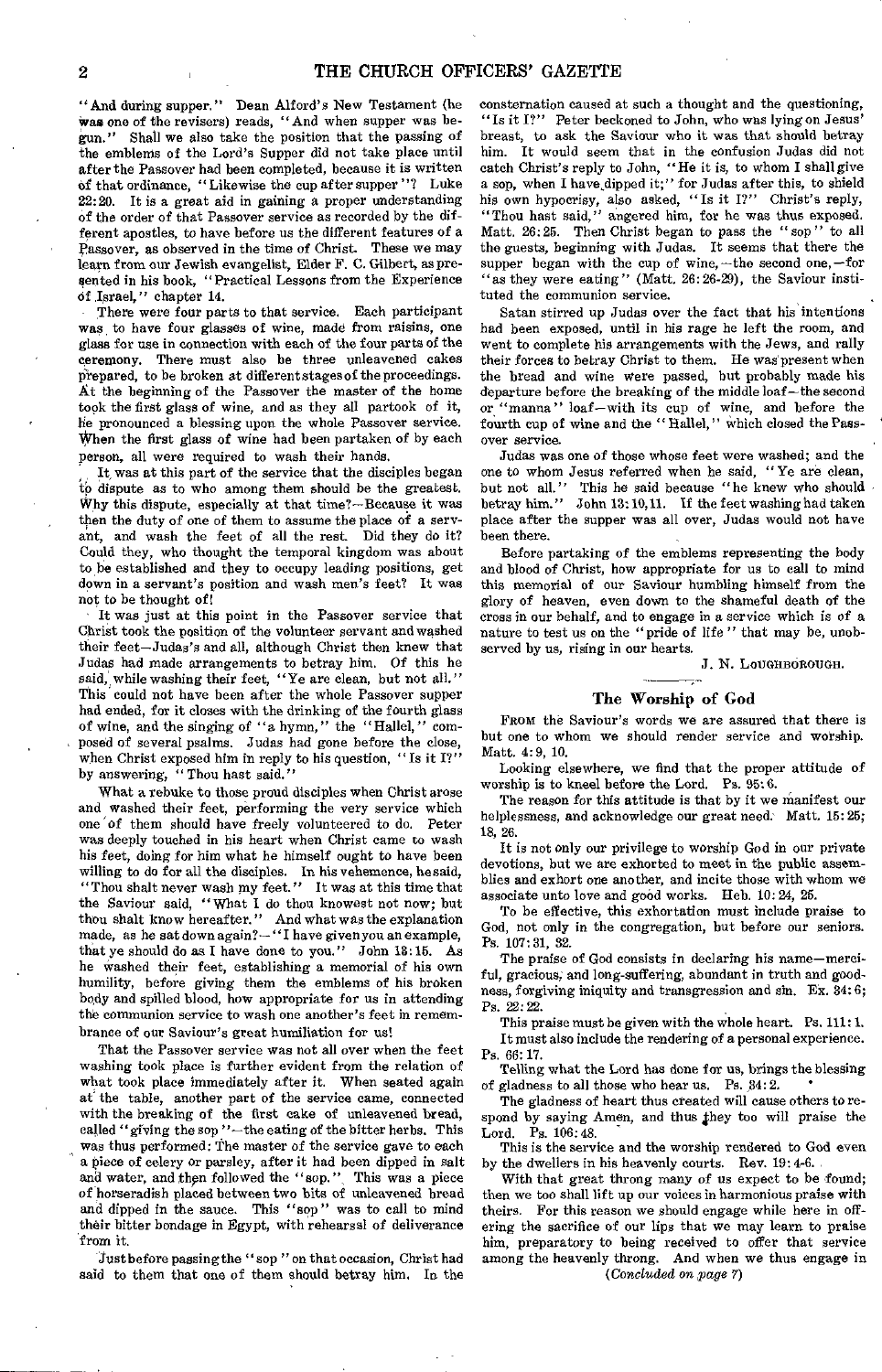## Home Missionary Department

#### . Suggestive Program for Fourth Sabbath Home Missionary Service

#### (To be held December 23)

OPENING SONG : "Hymns and Tunes," No. 114; "Christ in Song," No 450. Prayer.

Song : "Hymns and Tunes, " No. 1069; "Christ in Song,"

No. 641. Bible Study : Promises to the Seed Sowers. Reading : Present Truth.

Testimonies and Experiences.

Offering for Literature Fund.

Closing Song : " Hymns and Tunes," No. 1053 ; "Christ in Song," No. 499.

Benediction. NOTE—This plan for sending the *Present Truth* to relatives and friends is worthy of careful consideration. In one tives and friends is worthy of careful consideration. In one year the vital features of the message can be sent into homes, giving the inmates the opportunity to accept it, and leaving them without excuse if they reject it. Instructions should be given to the members to make a list of the names and addresses of those to whom they wish these papers sent, and hand this, with the cash in payment, to the missionary secretary before December 31 in order that it may be included in the special offer. Each church should make up as large a list as possible.

#### Promises to the Seed Sowers

1. WHAT does God ask us to do in the mornings and evenings ? Eccl. 11: 6, first part.

2. Where are we to sow the seed? Eccl. 11:1.

- 3. What are waters in symbolical language ? Rev. 17:15.
- 4. What is the seed ? Luke 8: 11.
- 5. What then are we to sow, and where ?
- 6. What promise is given to the sower? Ps. 126:5, 6.

7. How much will be accomplished? Isa. 55: 11 ; Bed. 11:6, last part.

8. How many peoples are to receive the seed? Matt. 24:14 ; Rev. 14:6.

#### Present Truth

WE are certainly living in the days of unusual happenings. We are living in a time when divine providences are marvelously manifest. The call is being sounded for advance moves all along the line, and this awakening is opening the way for the unsealing of the fountains of heavenly grace. Heavenly intelligences have long waited for a response on the part of the professed people of God. There is still far too much hesitancy and reluctance on the part of those on whom God, is depending. But the cooperation of the human agent is making possible greater things than ever before.

Among the many providences of God, we particularly lesire to mention the paper the *Present Truth.* The growth of "this great gospel pathfinder" has been phenomenal. It is z voice in the wilderness. It bears a message, and its message is appreciated by all. Its long list of subjects, from "The Bible, the Word of God," to "The Controversy Ended," is calculated to enlighten the public mind and stir the soul to seek an acquaintance with God. Already many have been greatly helped, and the work has only just begun. Chink of it ! this periodical is only two years old, and already ully seven million have been circulated, and the latest sffort to increase its circulation, lasting only about two nonths, has resulted in a subscription list of over thirty ,housand. This means the putting into circulation—yes, the going right into the homes of those in whom our people tre especially interested—of more than seven hundred and wenty thousand copies of this "periodical skirmisher."

We are very anxious to foster this, the youngest child of our periodical family. We want to see it do the work that ve believe God would have it do.

The Review and Herald Publishing Association purposes

to open another subscription list, beginning Jan. 1, 1917, through which, for the sum of twenty-five cents, this paper will be mailed direct to any name and address given in the United States or Canada. Here is a wonderful opportunity for us to bring our relatives and friends into direct touch with this message in a pleasing and yet forceful manner.

At several of our fall camp meetings we called the attention of our people to this plan of sending the full number of the *Present Truth* direct from the Review office to any name and address furnished, for the small sum of twentyfive cents. Many handed in four names, with one dollar. We feel like recommending this plan to all our people ; and besides, we know of no better way to work for friends and neighbors than to secure a club of the *Present Truth* and systematically distribute the papers. Our publications, our periodicals, our literature, are to go everywhere. They are to be scattered like the leaves of autumn. Now is the time to work.

In addition to relatives and friends, there are people living in very sparsely settled districts who are difficult to reach with the message. Efforts may be made to obtain the addresses of such, that the *Present Truth* may be sent to them. This class of people receive little spiritual help, and are therefore responsive when efforts are made to enlighten them.

We would suggest that definite plans be laid to secure the names and addresses of those to whom the members would like to send this excellent little paper, and that more than this be done. Let a club be ordered by each church and company, so that their neighbors and the people of their towns or cities may have an opportunity to know the truth before it is forever too late. F. W. PAAP. •

#### Suggestions for Missionary Meetings First Week

OPENING EXERCISES: Song; Season of Short Prayers;

Minutes; Song. Lesson: The Place of the Bible in This Work.

Reports of Labor. Plans for Work.

Closing Song.<br>Nore. -- We cannot overestimate the value of a careful Nore. --We cannot overestimate the value of a careful<br>and thorough study of the Bible in our Missionary work. We<br>need to absorb God's Word into our own souls before we can<br>give it out to others. There was a time when most Adventists, and must be changed before the full outpouring of the Holy Spirit can be looked for. The leader of the meet-ing should lay emphasis on this point, and do all in his power to encourage Bible study.

#### Second Week

OPENING EXERCISES: Song; Minutes; Scripture Exercise; Prayer; Song. Reports of Labor. Lesson: The Need of Prevailing Prayer. Plans for Work.

Closing Song.

NOTE.—Last week the question of Bible study was considered, and this week the second vital secret of success is to be studied. Bible study and prayer must precede all success-ful soul-winning work. In these last days we need to prevail in prayer. If the principles laid down in God's Word are studied and lived up to, the prayers of God's people will accomplish wonderful things in the finishing of the work. For the Scripture exercise assign Isa. 55:10, 11, to one of the members the previous week, asking 'him to make a few comments on it, not taking more than three minutes.

#### Third Week

OPENING EXERCISES: Song; Several Short Prayers; Minutes; Song. Lesson: The Missionary Meeting.

Reports of Labor.

Plans for Work.

Closing Song.

Nor E—In many parts of the country it has been found that few realize the importance of the missionary meeting, or the need of holding one. Some churches never hold a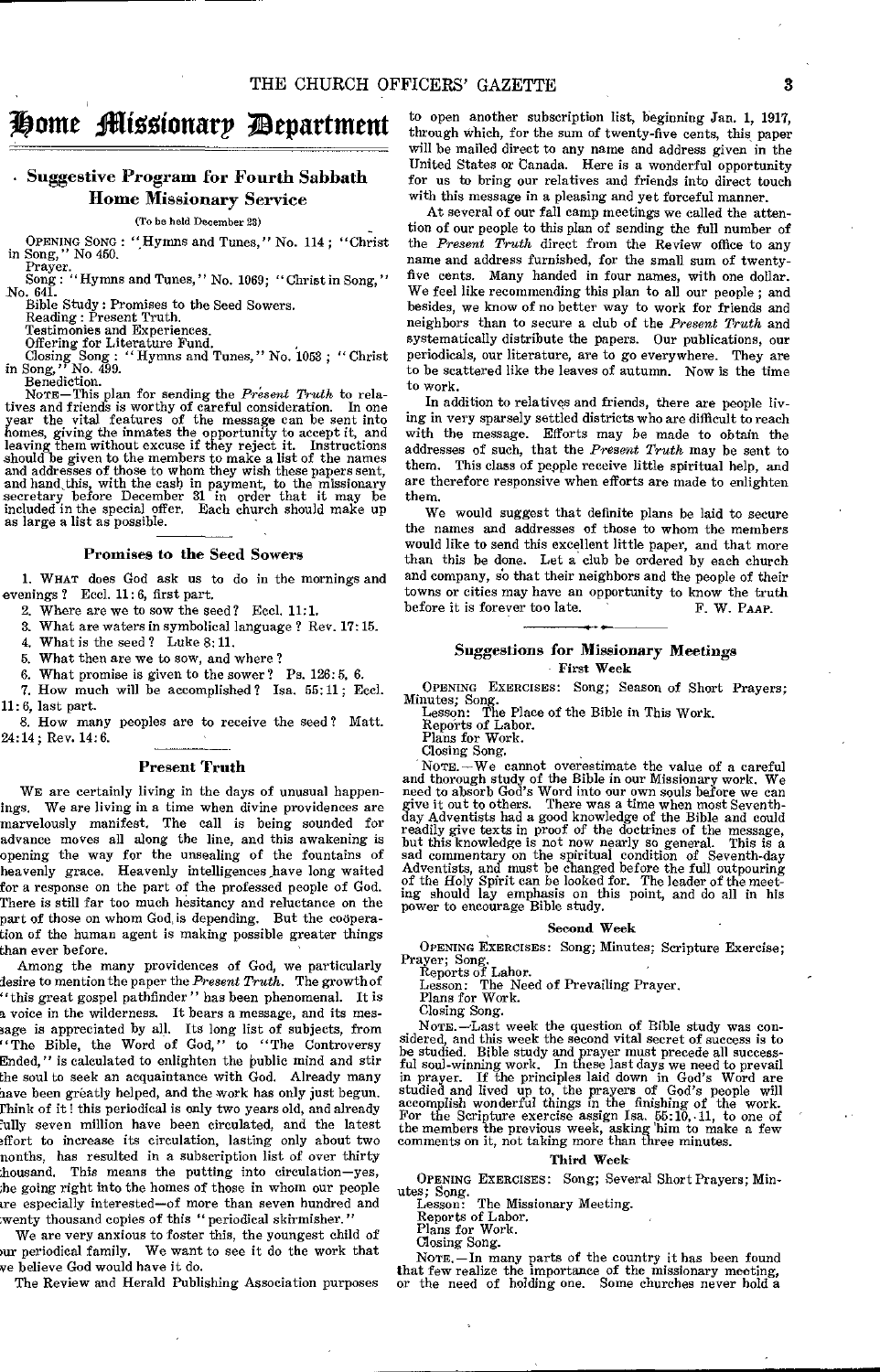missionary meeting, and they suffer spiritually because of this. This lesson gives some of the reasons why these meet-ings should be held. They should be training classes where the members should study plans and methods of work, and tell their experiences to inspire and assist one another. It is hoped that this lesson may help all to realize the need of having these missionary meetings as a means of developing successful soul-winners.

#### Fourth Week

OPENING EXERCISES: Song; Prayer; Minutes; Song; Reports of Labor.

Lesson: Instruction for Bible Readers. Plans for work.

Closing Song.

NOTE. —Every church should have a class for training its members to give simple Bible Readings. People become in-terested through the literature circulated by the members and through other lines of work carried on, and then calls<br>come for Bible studies, to make these things clearer to their<br>minds; but where there is no Bible worker available, pres-<br>ently the interest dies out, perhaps never

#### Principles in Soul-Winning—No. 5

#### The Place of the Bible in This Work

ALL Christian workers have proved that to be successful they must be skilful in the use of the Bible when working for souls. Prov. 16:28; 1 Tim. 4:5, 16; 2 Tim. 2:15; 2 Tim. 3:16, 17.

"The Bible is the soul-winner's indispensable equipment. But it is not necessarily his tool. A moment's consideration of the principles already studied will show why. Ninetynine persona in a hundred, of those who have not yet come to Christ, are not deeply interested in the Bible. A Bible text is not, as yet, attractive bait to them. The fact that the Bible *ought* to be attractive to them has nothing to do with the matter. We are working with men as they are, not with men as they ought to be. If they were already just where they ought to be in their interests, they would be in no need of our attention.

"Recognizing, therefore, that the Bible and its teachings have little place in the chief interests of the great number of those whom we would reach; if we would use bait that shall attract them at the outset, and seek interests that are common to them and ourselves, we must, as a rule, begin with something else than a Bible quotation.

" This principle was one of Christ's principles in the work of individual soul-winning, and is in accordance with all that we know of human nature, and of God's approved ways of dealing with men. It underlies successful man-winning in every sphere of life. Don't expect the man whom you would win to begin with your interests; begin with his.

"Apply the test to some of the actual instances of successful soul-winning that we have already studied. Take the case of the whisky-drinking seatmate in the railroad train, What would have been the outcome if, after the flask had been proffered, the soul-winner had begun his conversation with the impressive words, 'Wine is a mocker, strong drink is raging.' Probably some such answer as, 'Then I guess I'll do my raging back in the smoker, stranger,' and that day's opportunity would have come to an abrupt ending with the man's exit

"Or suppose the young army chaplain, hitherto unknown to the profane old skipper in charge of the perilous transport expedition, had introduced himself that evening with any of these phrases: 'Swear not at all.' 'Let your speech be, Yea, yea; Nay, nay.' Thou shalt not take the name of the Lord thy God in vain.' Just what likelihood is there that the skipper would have been so won to the stranger as to have offered him his cabin for that night?

"The point is not that those Scripture passages do not contain truth which those two men sorely needed to consider. But the men were in no state of mind to listen to Scripture passages at the outset. Later on, when that old skipper had

'come as a little child to be a disciple of Jesus,' he probably treasured some of those very Scripture passages as safeguards of his life. But this was because he had been talked to first of all in his 'own language,' which was not the language of the Bible, and about his own interests, which were not as yet Scriptural or spiritual.

#### "H. Clay Trumbull's Habit

"Dr. Trumbull was a devoted Bible student from the time of his conversion till the day of his death. So absorbing a place did Bible study fill in his life that he believed he might be permitted to continue his Bible studies in the next world. His regular daily plan of Bible reading was to read the Book through from Genesis to Revelation, short sections at a time, turning back to Genesis to begin again after he had finished. In this way he read and studied and reread and restudied every word of the Scriptures through a long lifetime. He drew his strength and knowledge, his convictions, his hopes, his guidance, and his life, from the pages of that book. The writer has the little pocket Bible, in its tattered buckskin case, which the army chaplain kept close to him as more of a protection than his sword and his pistol during the dark days of the Civil War.

"Yet an examination of the experiences in individual soul-winning that are the basis of our present study shows that Dr. Trumbull rarely *quoted* Scripture when he was first seeking to win another to Christ. The reasons for this we have already seen.

"Although the writer had talked over with his father many of the incidents described in 'Individual Work,' he had never happened to ask him specifically his thought as to the place of Bible-quoting in this work. The conviction as to the principle suggested in this chapter was simply the result of inductive study of the facts. It was the more interesting and significant, therefore, when, three years after Dr. Trumbull's death, there was discovered the following letter [from "Taking Men Alive," pp. 111-115] that the author of 'Individual Work' had written on this very question to a stranger at a distance who had asked his advice. The letter was written in the last year of Dr. Trumbull's life. It is interesting, also, to note the emphasis upon the principle that 'one is more than many.'

" 'Feb. 2, 1903.

#### "*'My dear Brother:—*

*"* 'Your kind letter interests me, and I thank you for your pleasant words. I am indeed glad that anything I have written has been of service to you or to those whom you know.

" As to the questions you ask, I fear I may startle you, if not indeed shock you by frank answers. I was never <sup>E</sup> theological student nor a pastor. My training has beer wholly practical, among men as they are. I have been ar army chaplain and a Sunday school worker. Hence, my ways are unconventional, and not like those you are taught in the books.

"'1. I have not been in the habit of using,Bible texts <sup>01</sup> Bible language in my talks with individuals. I talk in the most natural and direct way with my fellows about their duty and their desires. If I used a Bible text, some conven tional or erroneous meaning may have attached to it by the person to whom I am speaking. I seek help, and in a sensi inspiration, from the God of the Bible; but I want every thing fresh from him for the case in hand.

" '2. In seeking to develop a local church along this line I should give myself to one man of that church. One man is, more to me than a thousand in this matter. When he won, it is time to think of another. If I thought of tw' men at the same time, I might fail to give myself wholly ti the one I was living to win.

"' 3. I think that most local churches consider souls a more important than a soul. In consequence, an arouse Christian is more desirous of seeing a great revival than o winning to Christ the one soul who ought to be revived Yet a good deal depends on whether the mission of a locs church is to train souls in Christ's service, or to win outsid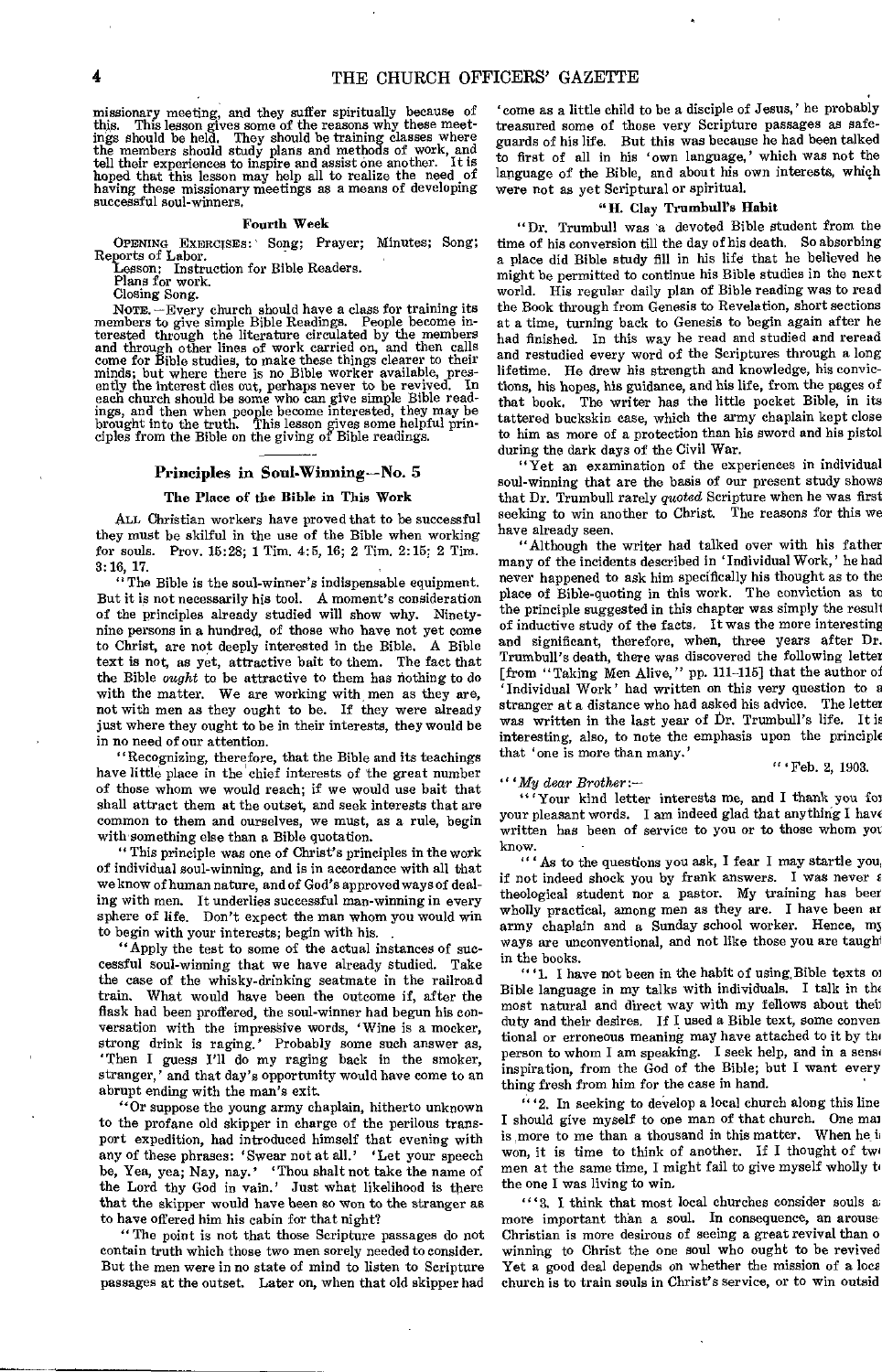souls to *Christ.* In either case, work must be directed accordingly.

"'As you asked me about these three points, I tell you frankly my thought on the subject, without saying that you ought to, or are likely to, think the same way.

"' Cordially and fraternally yours,

#### " 'H. CLAY TRUMBULL.'"

#### The Need for Prevailing Prayer

1. WHAT authority have we for seeking God for laborers to enter his harvest field? Matt. 9:38.

2. Why did the Saviour tell his disciples to pray for laborers? Matt. 9:37.

3. Are the circumstances as true of our work today as in the time of the disciples?

"Unless your hearts are touched as you see the situation in foreign fields, the last message of mercy to he given to the world will be restricted, and the work which God would have done will be left undone." " Many more workers ought to be in the field. There should be one hundred where now there is only one. "- *"An Appeal for Missions," pp. 3, 22.* 

4. Why should we seek the Lord to choose the laborers? 1 Sam. 16:7.

5. What may the righteous man accomplish by prayer? James 5:16.

6. What grounds have we for believing that definite requests according to his promise will be answered? Rom. 4: 20, 21.

7. Give several illustrations of answers to prayer.

Abraham prayed for Ishmael, and the Lord heard because of Abraham his servant. Gen. 17: 18, 20. Abraham's servant prayed that the Lord would lead in finding the proper person for a wife for Isaac, and the Lord answered according to his faith. Geri. 24: 12-27. Moses prayed for the children of Israel, and the Lord answered for Moses' sake, and forgave them. Num. 14:19, 20. While Cornelius prayed the Lord directed him to send for Peter, and Peter, found in prayer, was prepared to carry the gospel to a Gentile. Acts 10:1-9, 30-33.

8. With what confidence may we present our petitions for laborers? 1 John 5:14, 15.

#### The Missionary Meeting

1. WHAT is a missionary meeting?

A meeting of missionaries. Act 21:19, 20; 14: 27.

2. What should be done there?

"Let the missionary meeting be turned to account in -teaching the people how to do missionary labor. God expects his church to discipline and fit its members for the work of enlightening the world. An education should be given that would result in furnishing hundreds who would put out to the exchangers valuable talents. By the use of these talents, men would be developed who would he prepared to fill positions of trust and influence, and to maintain pure uncorrupted principles. Thus great good would be accomplished for the Master. *"-"Testimonies for the Church," Vol. VI, pp. 481, 432.* 

3. What are the members to be *taught* to do?

"There are ways in which all'may do personal service for God. Some can write a letter to a far-off friend, or send a paper to one who is inquiring for truth. Others can give counsel to those who are *in* difficulty. Those who know how to treat the sick can help in this line. Others who have the necessary qualifications can give Bible readings or conduct Bible classes."-Id., *p. 433.* 

4. What should be devised and what will result?

"The very simplest modes of work should be devised and set in operation among the churches. If the members will unitedly accept such plans, and perseveringly carry them out, they will reap a rich reward; for their experience will grow brighter, their ability will increase, and through their efforts souls will be saved." $-Ib$ .

5. What are the church'members to be? 1 Cor. 3:9.

6. How did Christ work?

"The work of Christ was largely made up of personal interviews. He had a faithful regard for the one-soul audience. From that one soul the intelligence received was carried to thousands. *"-Id., p. 115.* John 4:1-30.

7. What was the result of that personal interview? Verse 39.

8. Why are many church members not working for God? "Because the church members have not been properly instructed by those whom God has placed as overseers, many are slothful servants, hiding their talents in the earth, and still complaining of the Lord's dealing toward them. They expect to be tended like sick children. *"-Id., pp. 434, 435.*  9. What must be done to change this condition?

"This condition of weakness must not *continue.* Wellorganized work must be done in the church, that its members may understand how to impart the light to others and thus strengthen their own faith and increase their knowledge. As they impart that *which they have* received from God, they will be confirmed in the faith. A working church is living church."-Id., *p. 435.* 

10. How is this organized work to be brought about?

"Do *not imagine* that you can arouse their interest merely by preaching a long sermon -at the missionary meeting. Plan ways whereby a live interest may be kindled. Let all have a part to act. Train the young to do what is appointed them, and from week to week let them bring their reports to the missionary meeting, telling what they have experienced, and through the grace of Christ what success has heen theirs. If such reports were brought in by consecrated workers, the missionary meetings would not be dull and tedious. They would be full of interest, and there would be no lack in attendance.

"In every church the members should be so trained that they will devote time to the winning of souls to Christ. How can it be said of the church, Ye are the light of the world,' unless the members of the church are actually imparting light?

" Let those who have charge of the flock of Christ awake to their duty, and set many souls to work. *"-Id., p. 436.* 

The missionary meeting should be a training school for home missionaries.

#### Instruction for Bible Readers

CHRIST is the creator and the upholder of the heavens and the earth. Heb. 1:3, 10.

If all that he ever did had been written, the world itself would not have contained the books. John 21:25.

Why was that written which is written? John 20:31.

How should the Word be read? Neh. 8:8, first clause.

How should the Bible reader instruct when the Word is read? Neh. 8:8, last clause.

Who is to give the understanding?  $2$  Tim.  $2$  ?..

What did Christ say to the lawyer when asked, "What 'shall I do to inherit eternal life?" Luke 10:26.

Who are the ones with whom to study the Word? Neh. 8:3.

What should be the attitude of those who hear the Word? Neh. 8:3, last clause.

How will those feel who understand the word? Neh. 8:12, 13.

What did Christ promise the lawyer if he would obey him in reference to the Word? Luke 10:25-28.

God's words are not like men's words, *even if* men tell the truth; for there is no more power in what men say than there is in the men who speak. Even the truthfulness depends on the circumstances to make it true. But God is above all circumstances. *His* Word *contains creative* power. To the one who makes the words of God a living reality to himself, not from sight, but simply because God has spoken, that word itself will create. The dead are quickened, for he calleth those things which be not as though they were." Read thoughtfully Rom. 4:17-25.

If the above thoughts and scriptures are carefully read and meditated upon, they will impart much light and strength.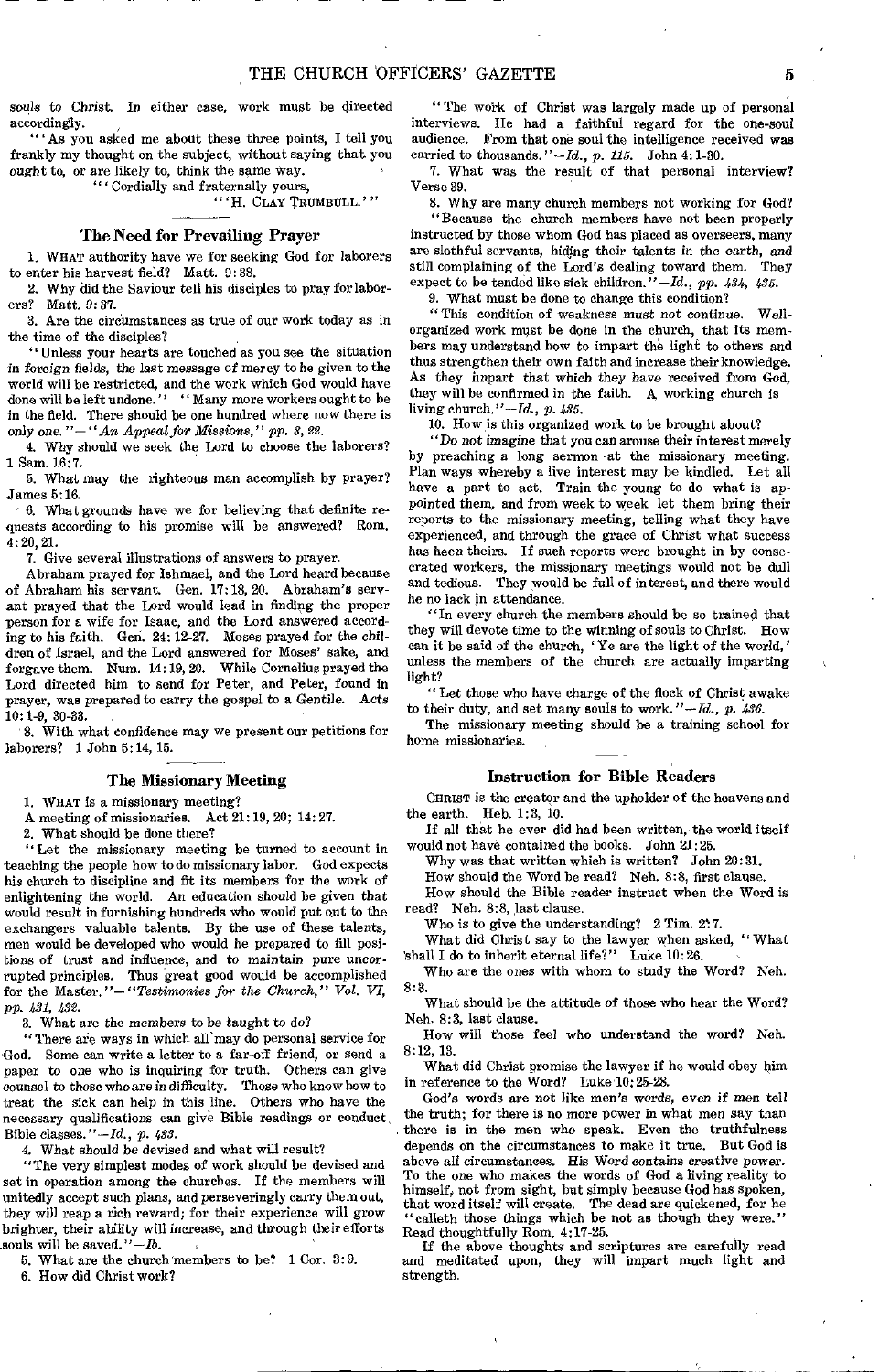#### Preparation for Bible Work

BEFORE trying to hold a reading with others, study every question and look up every text yourself. See that the texts answer the questions for which they are given. Then mark in your Bible the main word or words in each text used, that most plainly relate to the subject. We would advise you to copy the printed readings, if you make use of these, upon note paper, or into small notebooks, that they may not have the appearance of being machine made. It will also be of advantage to you personally by. assisting you to become acquainted with the subject. You should put forth every effort to become so well acquainted with your readings as not to be confined to your written or printed questions; so that you can take up a subject at any point in it that the conversation, or objection raised may indicate. The quickest way to attain to this is to go right to work giving the readings to some one from your slips. You will very soon, much sooner than you think possible, become thoroughly familiar with every question and answer.

While we publish books containing Bible readings, it is not the design that workers should follow the exact form of these readings, except while gaining an experience of their own. Questions formed in your own language will be much more forceful than quoted ones, though most carefully framed. Work constantly to the point of becoming so familiar with the subjects and the scriptures most closely teaching them, that you can dispense with printed or written questions entirely. You will find it will work much better, after you have a knowledge of the Bible, to put yourself in the hands of the Spirit of God, to use much or little of the information you have, as the person for whom you are laboring seems able clearly to comprehend. Some persons need to have the simplest readings divided and simplified to meet their comprehension; while others will be able to grasp, in the same length of time, more than is contained in a single reading, and will not need all the minute explanations you might use with others. Do not be satisfied unless you are constantly growing. We can meet the mind of God only when we are making improvement. No matter how familiar you become with a subject, try to make it clearer, and improve every time in your manner of giving it.

#### Notes

It is expected that the workers will acquaint themselves as soon as possible with the statements from history, and the explanatory notes, so as to be able to give the substance of them in their own language, and not be confined to a dry, formal reading of them.

#### Dress

The dress and general appearance of the worker is a matter of importance. It is certainly inconsistent and unbecoming for a soldier of Christ to go out to his work with the enemy's uniform on. The dress of the world is not what the child of God should wear. No people can successfully call upon others to come out and be separate from the world, and faithfully instruct them that "the friendship of the world is enmity with God," while *their* dress and manners attest that they themselves are still under the world's influence, and are conforming to its customs. The dress of the lady workers should be neat and becoming, of good quality and well fitting, but plain, in harmony with the Bible. See 1 Peter 3:3-6, and "Testimonies for the Church," Vol. IV, pages 628-648. Experience in our largest and most fashionable cities has proved that such a dress meets the approval of the most sensible class, even if they themselves are devotees of fashion.

#### Gaining an Entrance into Houses

As we go to make our first visit, we carry only a small satchel containing a Bible, the law and prophetic charts, and a notebook containing some historical facts. We havenothing in sight to give the appearance of a canvasser, and we do not offer anything for sale or try to obtain subscriptions.

We have found it of assistance in gaining an entrance to

present at the door a printed calling card, introducing us as representatives of the tract and missionary society. At the same time we introduce ourselves by name as Bible workers, saying, "I should like to come in for a few moments and talk with you about our work." When we get in, we begin at once to state that the tract and missionary society has *a special object* in its organization and work, and that thatobject is to assist the people to become acquainted with the prophecies of the Bible, especially the books of Daniel and the Revelation; and that we believe that the time has come for these books to be understood. Then we ask them if they are aware that the prophet has said that the time would come when these books would be understood, and many would study them. Usually they reply that they have never noticed that statement. This opens the way for us to ask them if they have a Bible handy; and as soon as they get their Bible we assist them to find Dan. 12:4, and request them to read the verse. Then calling their attention to the expressions on the increase of knowledge, we show their fulfilment during the present century, by briefly relating the dates and facts concerning the organization of the Bible Societies, Sunday schools, and the publication of the first religious newspaper only about one hundred years ago. We also mention some facts and figures relating to the wonderful. increase of scientific knowledge during the same time, and refer to the many inventions of recent years, observing that these things certainly prove that we have reached the time of the end, when Daniel said knowledge would increase.

Then we suggest that we turn to the second chapter of Daniel, and notice a few points to illustrate how clearly the prophecy may be understood. We briefly read the description of the image (verses 31-33), and the explanation (verses 36-40), showing that the four metals represent the four kingdoms of Babylon, Medo-Persia, Greece, and Rome, which have arisen in exact fulfilment of the prophecy. At this point, we introduce the chart, which we tell them we use in our readings, and explain briefly what each line of symbols represents; to wit, the first line, Daniel 2; the second line, Daniel 7; the third, Daniel 8 and 9; the fourth, Revelation 12 and 13; the fifth, Revelation 9; the three angels, the three closing messages of the gospel; and the figure at the left, the Bible sanctuary.

Right at this point without further explanation, and while the interest is at its height, we seldom fail to make an appointment for a future Bible reading, suggesting, before we leave, that they will find it more interesting if they will read over all the second chapter of Daniel.

Before having an experience of your own, you may think it would be difficult and embarrassing to try to prevail upon people to get their own Bibles and read with you, even a very few verses on your first visit. But experience will teach you that it can be done, and that it is much more satisfactory, and raises much the best interest of any oourse that has yet been tried. Of course it is not possible for you to be successful in every case in gaining admittance to the house, and, after you are in; to go over the exact line of thought here suggested; but you will want to do your best toward it, as we think you will see that it is the most natural way to approach the people through the explanation of the special character of the work of the society and the *increase* of knowledge *— Selected.* 

#### Missionary Experiences

#### (For Use in Missionary Meetings)

"I AM much interested in the circulation of the *Signs of the Times.* It was the first Seventh-day Adventist literature I ever read. Some one mailed a copy to me at a time when I was anxious to know the truth regarding the Sabbath question. I read and reread every article in it, and sent for some tracts that were advertised in its columns. With Bible in hand I carefully studied the subject matter of each, and soon after began the observance of the Sabbath. When an opportunity presented itself, I was baptized, and became identified, with the Seventh-day Adventist people.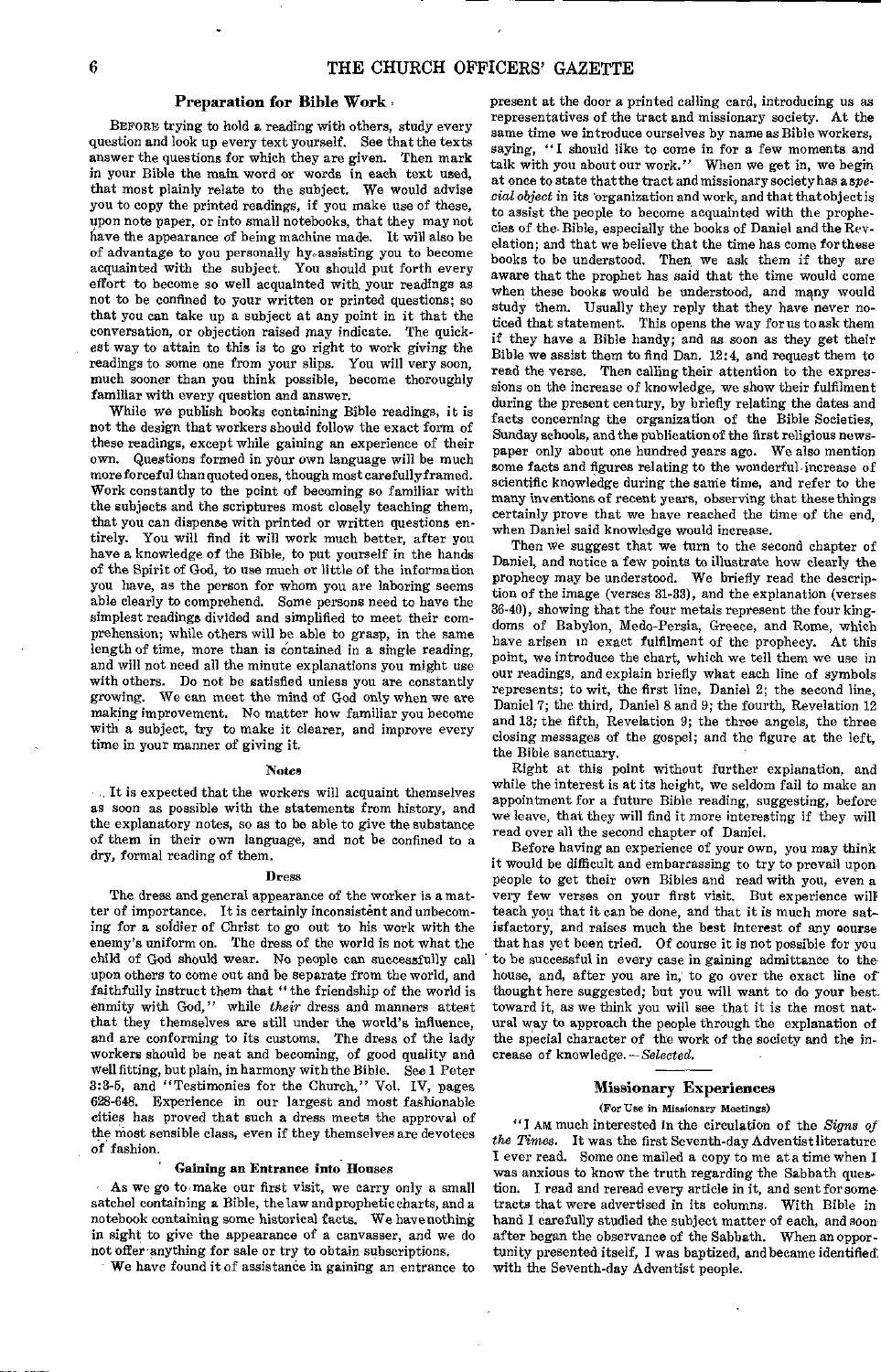"For the encouragement of others, I will relate briefly an experience and its results. Some time ago, while selling the *Signs of the Times* in the mountain towns of northern *California,* I met an elderly man who was interested in mining. He was the first candidate for governor of California on the Prohibition ticket. His house stood back from the road, and I had passed it by a number of times, thinking it Was useless to try to sell a paper there.

"At last, feeling that I ought at least to give the person living there an opportunity to subscribe, I returned to the house, and met this gentleman at the gate. I obtained his subscription for six months',

"Three months later, while laboring in another town, I again met him. He recognized me, and requested me to visit him. I did so. He then said the *Signs of the Times*  was the best religious paper he had ever read, and that he now was keeping the Sabbath. He also informed me that his daughter in the East, to whom he had been sending the paper, also had begun the observance of the Sabbath. A few weeks later she wrote him that she had passed the same paper on to her *neighbor,* and that she too had taken her stand for the Sabbath. This neighbor gave the paper to a deacon of the Methodist church of which she was a member, with the result that he also embraced the truth.

".The miner requested me to write to his daughter. I learned that she had interested others in the truth presented in the *Signs of the Times,* and they all desired to hear a Seventh-day Adventist minister. I wrote to the president of that conference. A tent effort was held there, and a church was organized as a result. Yes, the *Signs of the Times*  does bring people into the truth! I can truly say, that I never had accomplished so much in so short a time and with such a small outlay of means as was brought about by that six months' subscription to the *Signs of the Times."* 

"One of our leading home missionary workers told me of a sister who so plans her work that a few hours each week are given to making calls with our literature, She is situated *just as hundreds of others are, but makes it a regular business to* get in touch with all the families in 4er vicinity, and others as She can extend her work. She makes their acquaintance first, and then, as the way opens, gets them to reading. This sister has been privileged to see several families come into the truth during the past two years. The reason is very simple. Results are sure to follow such endeavor. Read 1 Cor. 15: 58, last clause. In a letter from this sister there is reported the sale of thirty-five small books and the distribution of several hundred *Signs* and magazines."

"An old sister, ninety-one years old, bought a set of Family Bible Teacher to work with her neighbors. She says she has three neighbors she is visiting to tell them about Jesus' soon coming. What this grandma is doing, others can Jesus' soon coming. What this grandma is *doing,* others can do. We have 2,667 Adventists in Iowa. If each would distribute one set of the Family Bible Teacher during the next six months, this would be 74,296 Bible studies given out; and if this is done, some will obey the truth as a result of this effort. Let us rise 'as one man' to do this."

"On theirrecent journey north, Dr. *Harris and party* took a large supply of tracts and papers. The tracts were put up eight in an envelope, and covered the most important points in Bible doctrine. These envelopes were given away points in Bible doctrine. These envelopes were given away<br>on the road between Nashville and Louisville. Sometimes they were handed to the people at the gates, sometimes thrown into the autos, buggies, and wagons that passed, or given to people in the towns. Every tract was picked up. If it failed to land in the buggy, the people would invariably get out and pick it up and begin to read. Besides these little bundles of tracts, over fifty *Watchman, a* number of *Signs, Protestant Magazines, Life and Health, Liberty,*  weekly *Signs, Reviews,* and *Instructors* were given out. All along the road up through the hills of Kentucky the people were indeed glad for something to read, and no one can tell the good that may be accomplished by these seeds of truth scattered through the country.'

"Our people will be glad that more magazines have been sold this year in Boston than ever before. One sister, who has been in the city for only about six weeks, has already sold four thousand copies, besides assisting others in getting started."

#### "Back to the Bible"

IN dealing with men and women in the present day, we find many who have been confused and turned aside by what is known as "higher criticism." This has undermined their faith in the Bible as the word of God, and left them without a guide.

A new book has just been published to help such people. It shows the falsity of the claim that there is a conflict between the Bible and science, and makes it clear that all proved scientific facts are in harmony with the Bible record. It shows where higher criticism, evolution, and other forms of unbelief in God's Word are leading the world.

It is a valuable book to place in the hands of well-educated, thinking men and women. College professors, teachers of all *grades, lawyers, ministers, and* others will read it with interest, and in many cases we hope with profit.

The book is in paper covers; price, 50 cents. It contains 215 pages of reading matter. It is written by George Mc-Cready Price, whose books on geology have been helpful to many people. We hope our church members will endeavor to place this book in the hands of as many of the right class of neonle as possible. of people as possible.

#### 100 Years Old

WITH the remarkable record of having established over one hundred and twenty thousand Sunday schools throughout the country, with half a million teachers and five million scholars, the American Sunday School Union is now preparing to celebrate its one hundredth anniversary. The society has issued an interesting pamphlet concerning its history and work, and also a leaflet entitled "Sunday School Pioneering in Rural America." The latter relates some of the remarkable experiences of the society's missionaries in the wild and undeveloped sections of the country. Upon request, both of these pamphlets will be gladly mailed to all who wish to *know more* about this *unique* organization, which stands alone and unequaled in community, development work in rural America. The headquarters of the society is at 1816 Chestnut St., Philadelphia, Pa.

#### The Study of Modern Languages Through Correspondence

THE Fireside Correspondence School, Takoma Park, D. C., desires to announce the completion of arrangements for the study of German, French, Spanish, and Italian through correspondence, either with or without the phonograph. For particulars and the "Nutshell" Calendar, address as above. C. C. LEWIS, *Principal.* 

#### The Worship of God

#### *(Concluded from page 2)*

worship with our brethren and sisters, the Lord lends a listening ear and makes a record of our praise to him, and this record will come into account when it is finally decided *whether we shall join the heavenly throng to praise* him above. Mal. 3:16-18.

We cannot attach too much importance to this subject of the worship of God. Listening simply to a gospel discourse or to the testimony of another, does not count for our worship of God. It is true that we are present while others worship, but that does not stand for our worship. The preaching of the word is only meant to bring us to that point where we shall worship in the manner brought out by the Scriptures of this reading. It is by the word of our testimony, and by the blood of the Lamb, that we are to overcome. Let us all resolve that we will *engage* in actual worship as we attend the Sabbath gatherings at .our various churches.

J. 0. CORLISS.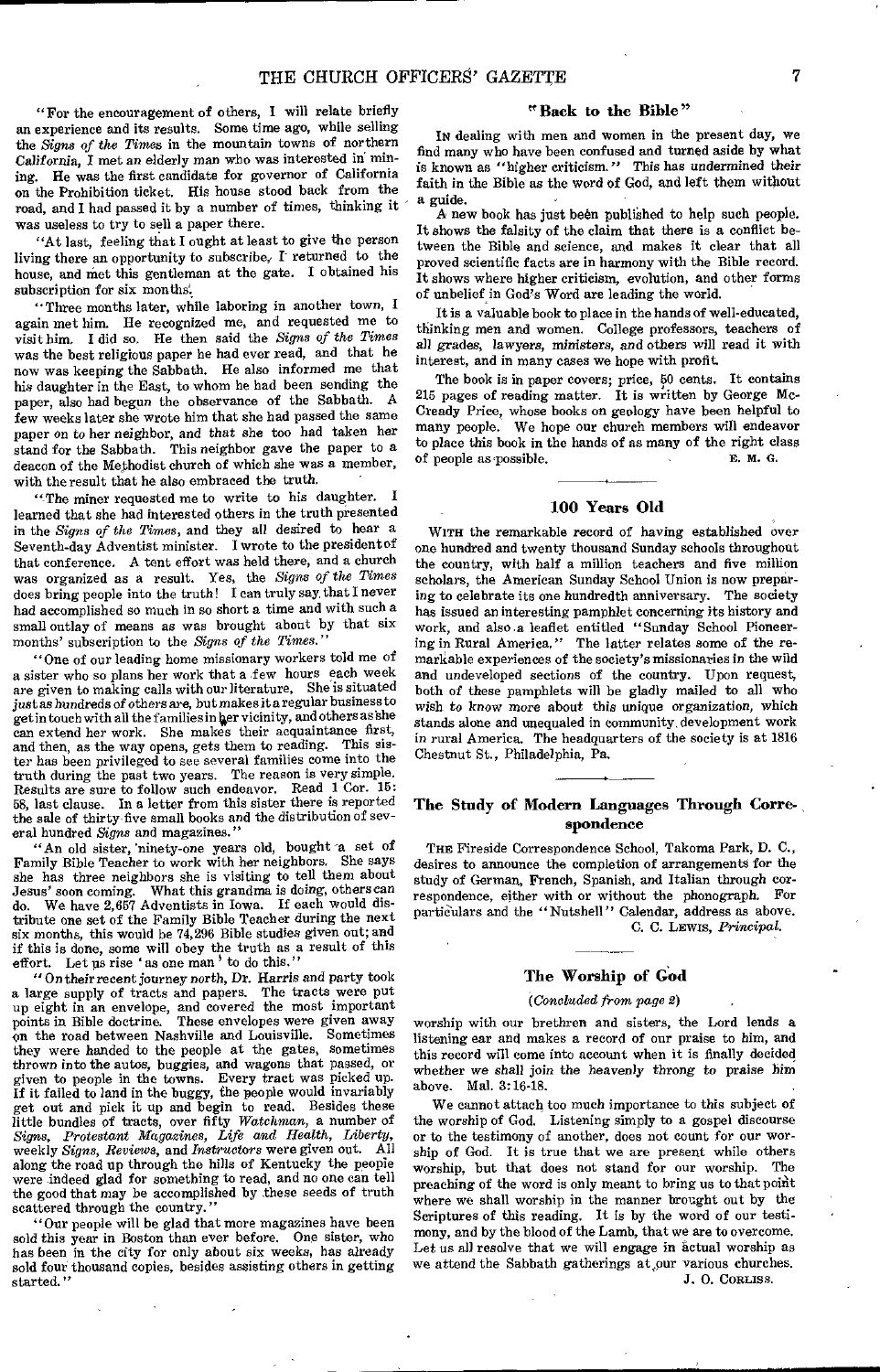## 1111114tifonarp Volunteer **Department**

#### Programs for Week Ending December 2

#### Senior

1. REPEAT the Motto in concert.

2. Responsive reading: Psalm 106.

3. Symposium: Privilege and Blessing of Giving. Choose members to take part in this. Those assigned only a line or two may repeat the quotations; others may give the thought in their own words. This exercise may be followed by one of the members telling (not reading) "What Really Happened.

4. Recitation: How. Shall We Give? (See *Review* of November 23.)

5. Reading: The Blessedness of Giving. (See *Review* of November 23.)

6. Bible Study: The Privilege of Giving. To be given by three persons, each taking one topic.

7. Reports of work,

8. Close by repeating the Pledge in concert.

#### Junior

1: Repeat the Motto in concert.

2. Morning Watch Drill. 3. Reading: Giving for Missions. (See *Instructor* of November 21.)

4. Bible Study: The Privilege of Giving. Adapt from Senior study.

6. Talk: What Really Happened. To be given by one of the older members in his own words.

6. Recitation: Heavenly Treasure, (See *Instructor* of November 21.)

7. Reading: Not in Vain.

8. Reports of work.

#### Note to the Leaders

The leader should study to make this a very practical program, and see that every part is carried out in such a *way as* to make a strong impression. The motto should be hung up before the society, printed in large enough letters so that the members can read it and repeat it in concert.

The recitation "Heavenly Treasure" should be given by three children, each taking a stanza. The first speaker bears a placard which reads, in very large plain letters: "What I spent, I had:" the second, " What I kept, I lost;" the third,  $\cdot$  What I gave, I have."

What I gave, I have."<br>There are three ways that the Juniors may get money to give for missions, —they may earn it, they may save it, they may beg it. Most of you will agree that if you ask the Juniors which way they think the best of the three, they will all *say,* to earn it. Encourage them to plan different ways to earn money. They can also save money by denying themselves candy, chewing gum, and other things that they do not really need. Impress the thought that what makes any gift of value is the love that goes with it.

This will be an opportunity for the leaders to encourage the young people to do their part in the Annual Offering, to be taken up on the closing Sabbath of the week of prayer. Emphasize all the way through this study, that giving is a privilege, not a burden; a joy, not a hardship. Self-denial for love of Jesus is the precious perfume that makes our gifts acceptable in the sight of heaven.

#### Giving Mottoes

#### Senior

 $'$ " WE may give without loving, but we cannot love without giving."

#### Junior

"To every one He has given a part,

 $\ddot{\phantom{a}}$ 

- And this is the children's share:
- To willingly give of their own to the Lord, And send it forth with a prayer."

### The Privilege of Giving

- 1. All Belongs to God.<br>2. He is the Great Give
- 2. He is the Great Giver.<br>3. It is Our Duty and Pr
- It is Our Duty and Privilege to Give.

#### Proof Texts

1. Ps. 24:1: "The earth is the Lord's." Haggai 2:8: The silver and the gold are his. Ps.  $50:10$ ,  $11:$  All living creatures are his.

2. John 3:16: God so loved that he gave.

James 1:17: Every good and perfect gift comes from him.<br>1 Tim. 6:17: He gives us all things.

3. Prov. 3:9: "Honor the Lord with thy substance."

Ps. 96:8: " Bring an offering, and come into his courts."

Acts 20: 35 : "It is more blessed to give than to receive."

Luke 12:33, 34: By giving we lay up treasure in heaven.

#### Privilege and Blessing of Giving

"GRATITUDE in deeds enlarges and purifies."

"GIVING to the Lord is but transporting our goods to a higher floor.

"EARTHLY arithmetic says, Give and want.' Heavenly arithmetic says, ' Give and grow rich.' "

" WHEN you die, you can take your money with you, but you must first have changed it into the currency of the country to which you are going."

"THE liberal man ever will be rich. God's providence is his estate, God's wisdom and power his defense, God's love and favor his reward, and God's Word his security."

"Go ye into all the world," we say to our missionaries. "Stay right here in my pocketbook," we say to our green-backs. We take an interest in missions, but we keep our money on interest! "Thy kingdom come," we pray. Ah ! we must send our money to fetch it. The Lord will judge us, not by our prayer book, but by our account books.' *— Amos R. Wells.* 

> "GIVE as you would if an angel Awaited your gift at the door; Give as you would if tomorrow Found you where giving is o'er ; Give as you would to the Master If you met his searching look ; Give as you would of your substance If his hand your offering took."

LETTING GOD GIVE. - "Our giving to God releases his<br>giving to us. But we never can equal him in giving. The<br>more we give him, the more he will give us. If his resources<br>are greater than ours, if his love is greater than ou weather.' *"—Sunday School Times.* 

OUR GIVING MEASURE. — "God's great purpose in want-<br>ing men to give to him is that he may be enabled to give<br>more abundantly to them. It is impossible for a man to give anything to God that does not come back to the man a thousand-fold. And we could not even give unless God first had given to us. 'God does all before he asks us to do anything; he redeems before he enjoins; and only the re truly keep his commandments.' When we are redeemed,<br>and with hearts of love endeavor to give to God of our sub-<br>stance, our time, or our service, we find God pouring back<br>infinitely multiplied bessing. 'You can't match God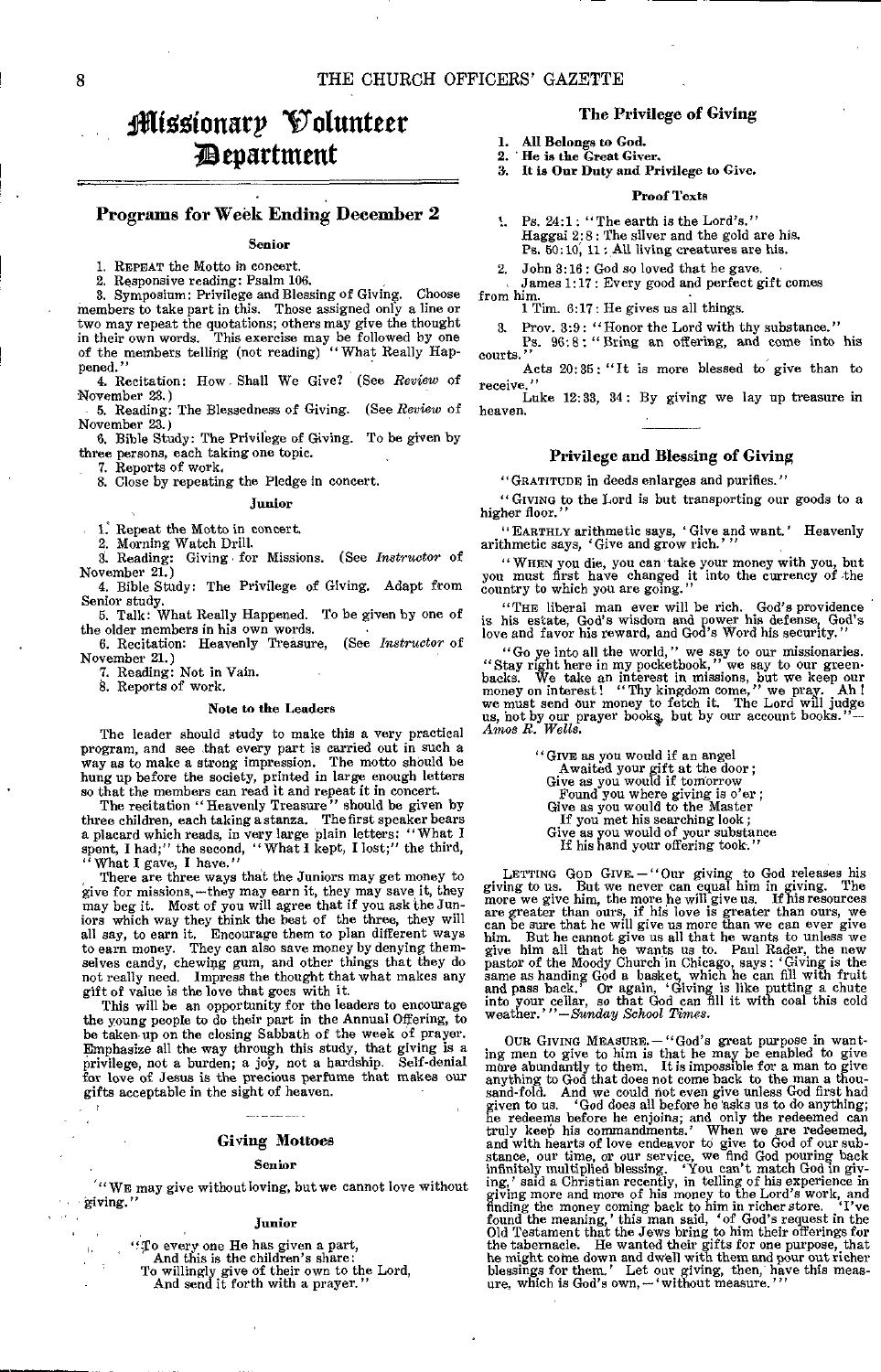WHAT CHANGED THE OFFERING. —"A pastor who *was*  taking a missionary collection recently, said : 'I want each of you to give today as if you were putting your money into the pierced hand of Jesus Christ.' A lady came up afterward, and said, 'I was going to give a half dollar, but I did not do so.' 'Why did you not do it?' the preacher asked.<br>'Do you think' I would put a half dollar into his pierced hand?' I have ten dollars at home, and I am g that ' If we were putting our money into the pierced hand of our Lord, our contributions would amount to vastly more than they do."

WHAT WE CAN GIVE AWAY. -- "One day when I was lying down, my little boy came to me. Whether he thought I was not well, and in some way wished to help me, I do not know; but he said, very tenderly, 'Aamma, I am going to giv room, he said, ' Mamma, I will give you all the pictures in this room.' I said, 'Thank you, darling;' and then looking around he said, 'And I will give you every book,' and again<br>I thanked him.' Then he seemed to grow taller; he was getting a taste of the joy of giving, and he never stopped until<br>the had given me everything in the room. Th thing had been given? And he did not give me a thing that did not belong to me! That is what we call entire consecration, giving to God what belongs to him; and yet it makes us so happy, so rested. O, how many times has the picture come back to me of the happy child who had given me all that belonged to me! And is God pleased when we give him his own?—Most certainly he is."—*Margaret Bottome*.

#### What Really Happened

"THREE years ago," says Brother J. L. Burkhart, of Wyoming, "my wife, my three children, *and* I decided to set aside one acre of potatoes for missions. So I selected an acre of what I thought to be an average of the soil of the field, and asked God's blessing on it. On harvesting the cop in the fall, I found this particular piece was more fruitful than the rest of the field, although no extra cultivation had been given it. The proceeds of this acre were \$225.

"Last year the boys and girls of Wyoming were given an opportunity to compete in raising potatoes, a silver cup to be given to the one having the largest yield. I asked my daughter if she *wanted* to enter, giving the proceeds of the crop to the Lord. She made the entry, and when the men employed by the State dug the potatoes in the fall, it was found that she had won the cup, the acre yielding six hundred and forty-eight bushels. This was found to be next to the *largest* yield of potatoes in the United States,

"This year my wife, my daughter, and I are giving the net proceeds of one-half acre to the same cause. We have •dug only one eighth of an acre, but have *a,* good yield. One eighth of an acre was entered in the, contest again by my daughter, and the State authorities informed her that she is winner again in Sheridan County, the yield being at the rate of five hundred and ten bushels an acre.

"The Lord likes a part of our time, Will it pay? Dear brother, dear sister, give it a trial, and in this way *let the Lord help* raise *the fwnds for missions."* 

#### Not in Vain

ONE beautiful Sunday afternoon, Wen Hsein, a Chinese girl, lay dying in a *mission* school in Peking.

We knew that she must soon go, and as the custom is in -China, she was bathed, and dressed in her graveclothes. Her glossy black hair was knotted on the top of her head with a bright red cord. She wore a dark-blue garment, with a bit *of* bright trimming down the edge ; snowy stockings and embroidered slippers were on her feet. Her white hands were folded peacefully, and she lay so calm we knew she was resting in the arms of *Jesus.* 

It was the hour of Sunday school. The children in the chapel knew Wen Hsein was dying, and through the open window we could hear them singing, "There's a land that is fairer than day."

The busy little clock on the square red table kept on ticking, ticking, until the school was dismissed, and many of her schoolmates gathered sorrowfully around the brick bed on which the dying girl lay.

Several of her old friends came in from the neighborhood. None of them had ever seen a Christian die, and they gazed with wonder at the peaceful girl, and went back to their homes with the strange news that Wen Hsein lay dying, and was not afraid.

Some kind friends in America had given thirty dollars a year to support her in a Christian school. As she found how precious it was to have the dear Lord Jesus go with her through "the valley and the shadow," she was thinking of those friends so far away, who had done so much for her.

" Wen Hsein, do you wish anything?" I asked.

"I—want—to—write—a—letter." •

"Oh, you are too weak! What is it you wish to say? Tell me, and I will write it for you."

Gathering up all the strength she had left, she gasped out in her weakness, a word at a time:

I—want—to—tell—my—American—friends—that—they did—not—spend—their—money—in—vain—for—me."

Soon the dark eyes were closed for their last long sleep, but Wen Hsein had sent her precious message to cheer and encourage the home workers in the mission cause. *—Selected.* 

#### Programs for Week Ending December 9

No program is furnished for either the Senior or Junior Societies for this Sabbath, which is the closing day of the week of prayer. Where it is desired to hold a special meet-<br>ing, we suggest that some attention he paid to seeking God.

#### Programs for Week Ending December 16

#### Senior

1. REPEAT the Motto in concert. 2. Review the Morning Watch texts for the weeks end-ing December 2, 16, and 23. Assign this work to three

members.<br>
3. Bible Study: The Morning Watch. This study may be<br>
given by three persons, five minutes being allowed for each<br>
topic. For helps see Thoughts on the Topic.<br>
4. Recitation: The Threshold.<br>
5. Readings on the Mo to the value of the Morning Watch in *his* experience. 6. Morning Watch enrolment 7. Reports of working bands;

#### Junior

1. Repeat the Motto in concert.

2. Review the Morning Watch texts. 3. Talk: The Strongest Thing in the World.

4. Recitation: Morning by Morning. 5. Reading: How Freddy Found a Hen's Nest. (See

Instructor of December 5.).<br>
6. Bible Study: The Morning Watch. Adapt the topics<br>
in the Senior study, on Bible Study and Prayer. These<br>
topics may be discussed by two older members of the<br>
society. Fifteen minutes. Society. Fifteen minutes.<br>7. Illustrated Talk: How the Bible Helps.

8. Reports of work.

#### Note to the Leaders

The lesson of this program is a very important one, and it cannot be impressed too early in the lives of the young people. Give the time and effort to this subject which it

deserves.<br>You will observe in the study on the Morning Watch its threefold object: Bible Study, Meditation, and Prayer. The first, Bible Study, emphasizes the general idea of growth; the second, Meditation, shows how success in the Christian life is obtained; the third, Prayer, tells ho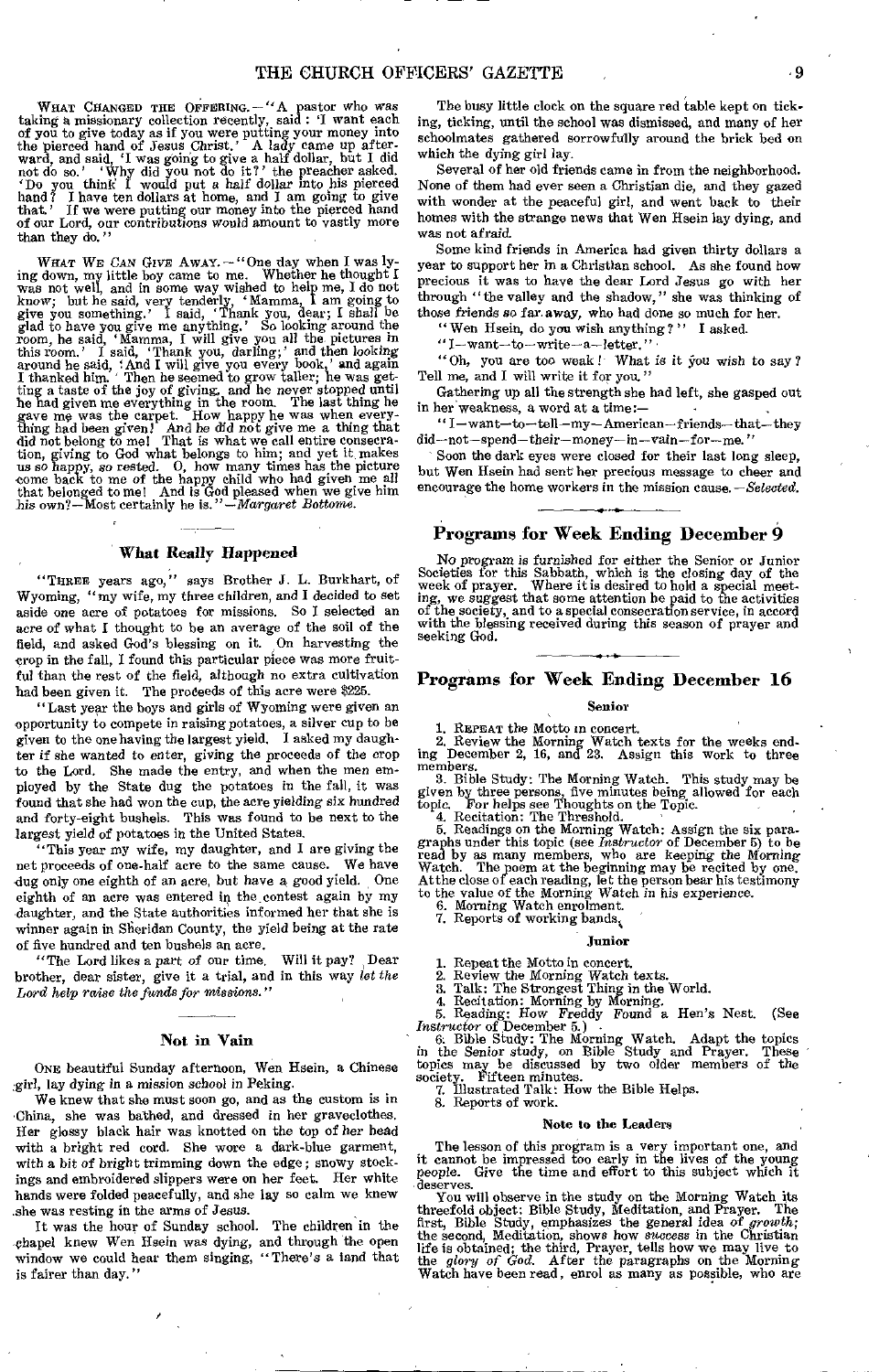not already doing so, to keep the Morning Watch, and call<br>attention to the rule, "Allow No Exceptions."<br>Those desiring further help in preparing this program are<br>referred to No. 40 of the Missionary Volunteer Series.<br>The m

Encourage the Juniors to enrol in the Morning Watch.<br>Most of them are in the habit of thanking God at night for<br>his care during the day, and asking his protection during the<br>coming hours. It is just as important to thank h

Remember the Goal.

#### The Morning Watch

1. Bible Study Acts 20: 32: "Able to build you up." 1 Peter 2:1, 2: No growth but by the Word. Jer. 15:16: Source of joy.

2. Meditation

Joshua 1: 7, 8: The book of the wars of the Lord. Ps. 1:1-3: The book of spiritual experience. James 1:23-26: The book of practical experience.

3. Prayer

Mark 11:24: Faith. 1 John 3: 22: Obedience. Luke 11:5-10: Perseverance.

John 14:13: Assurance.

#### Motto

What Jesus Found Necessary can We do Without?

#### Rule

#### "Allow No Exceptions"

#### Thoughts on the Topic

#### The Bible

" WORTH all other books. *"—Patrick Henry.* 

*"IT* is the best Book God has ever given to man." —Abraham *Lincoln.* 

"THE principles of the Bible are the groundwork of human freedom.' *—Horace Greeley.* 

*"I* HAVE known ninety-five great men of the world in my time, and of these, eighty-seven were all followers of the Bible. "— *William Ewart Gladstone.* 

"THE Bible is God's chart for you to steer by, to keep you from the bottom of the sea, and to show you where the harbor is, and how to reach it without running on rocks or bars. *"—H. W. .Beecher.* 

"THE Word of God is solid; it will stand a thousand readings; and the man who has gone over it the most fre-quently and the most carefully, is the surest of finding new wonders there. *"—James Hamilton.* 

*"Do* you know a book that you are willing to put under your head for a pillow when you lie dying? Very well; that is the book you want to study while you are living. There is but one such Book in the world. *"—Joseph Cook.* 

"I AM sorry for the men who do not read the Bible every<br>day; I wonder why they deprive themselves of the strength<br>and the pleasure. If men could but be made to know it,<br>intimately and for what it really is, we should have both individual and social regeneration."—Woodrow *Wilson.* 

"IF you are ever tempted to speak lightly or think lightly of it, just sit down and imagine what this world<br>would be without it. No Bible! A wound and no cure, a<br>storm and no covert, a condemnation and no pardon, a lost<br>eternity and no ransom! Alas for us if this were all; up to God!"—R. *R. Meredith.* 

"THE Bible is a treasure, It contains enough to make us rich for time and eternity. It contains the secret of happy living. It contains the key of heaven. It contains the title déeds of an inheritance incorruptible and undefiled, and that fadeth not away. It contains the pearl of great price.<br>Nay, in so far as it reveals them as the portion of us sinful worms, it contains the Saviour and the livi *—James Hamilton.* 

"EIGHTEEN centuries have passed since the Bible was finished. They have been centuries of great changes. In their course the world has been wrought over into newness<br>at almost every point. But today the text of the Scriptures,<br>after copyings almost imumerable and after having been<br>tossed about through ages of ignorance and tumul particular, — there being not a single doctrine, nor duty, nor fact of any grade, that is brought into question by variations of readings, —a fact that stands alone in the history of such ancient literature."—E. F. Burr.

#### **Meditation**

"IT is what we meditate upon that will give tone and strength to our spiritual nature."*—Mrs. E. G.* White.

"THE man of meditation is happy, not for an hour or a day, but quite round the circle of his years. *"—Isaac Taylor,* 

"INDIVIDUAL experience may become shallow for the want of meditative habits and much communion with God. " —Dr. Austin *Phelps.* 

"IT is not he that reads most, but he that meditates most on divine truth, that will prove the choicest, wisest, strongest Christian."—*Bishop Hall*.

"FIGHT shallowness. Insist on reading thoughtfully. A very suggestive word in the Bible for this is *meditate.*  Run through and pick out this word with its variations. The word underneath that English word means to mutter, as if a man were repeating something over and over again, as he turned it over in his mind. *"—S. D. Gordon.* 

"MEDITATION is the tongue of the soul and the language of our spirit; and our wandering thoughts in prayer are but the neglects of meditation and recessions from that duty; and according as we neglect meditation, so are our prayers imperfect, meditation being the soul of prayer and the intention of our spirit. *"—Jeremy Taylor.* 

#### Prayer

"ALL the progress of the soul depends on prayer." *—Rufinus,* 

*"SECRET prayer ...* is the life of the soul." — "Steps to Christ," p. 102.

"CHRISTLIKE praying in secret will be the secret of Christlike living in public. *"—Andrew Murray.* 

"PRAYER is the pulse of the renewed soul; and the con-stancy of its beat is the test and measure of the spiritual life."—Octavius *Winslow.* 

"PERSONAL effort for others should be preceded by much secret prayer. . . . . Before communing with men, com-<br>mune with Christ, "— "Christ's Object Lessons," p. 149.

"SECRET prayer is prayer at its best. It is prayer most<br>free from all insincerity.... Christ has clearly taught<br>that there is a place for prayer to which he attaches special<br>importance. Where is that place? It is the secr

"ONE must get alone to find out that he is never alone. The more alone we are so far as men are concerned, the less alone we are so far as God is concerned. It must be unhurried time. Time enough to forget about time. When the mind is fresh and open." *-Gordon*.

"WE lay it down as an elemental principle of religion, that no large growth in holiness was ever gained by one who did not take time to be often and long alone with God. Not otherwise can the great central idea of God ente man's life, and dwell there supreme."—Austin *Phelps.* 

"PRAYER itself is a very simple thing. It is the pleading or claiming by a sincere heart, for some needed thing, based on some promise of God's Word, and pleaded on the ground<br>of the blood of Jesus. Such prayer is very simple. Its<br>strength, so far as the man praying is concerned, is in its<br>simplicity. Such praying never fails. It never has never does. It never will. It cannot. Heaven and earth will pass away before such prayer can fail. *"—S. D. Gordon.* 

"If the hill back of Nazareth could give forth its secret, if the lake of Galilee could tell what it witnessed, if the desert places around about Jerusalem could tell their story, if the Mount of Olives could speak out, a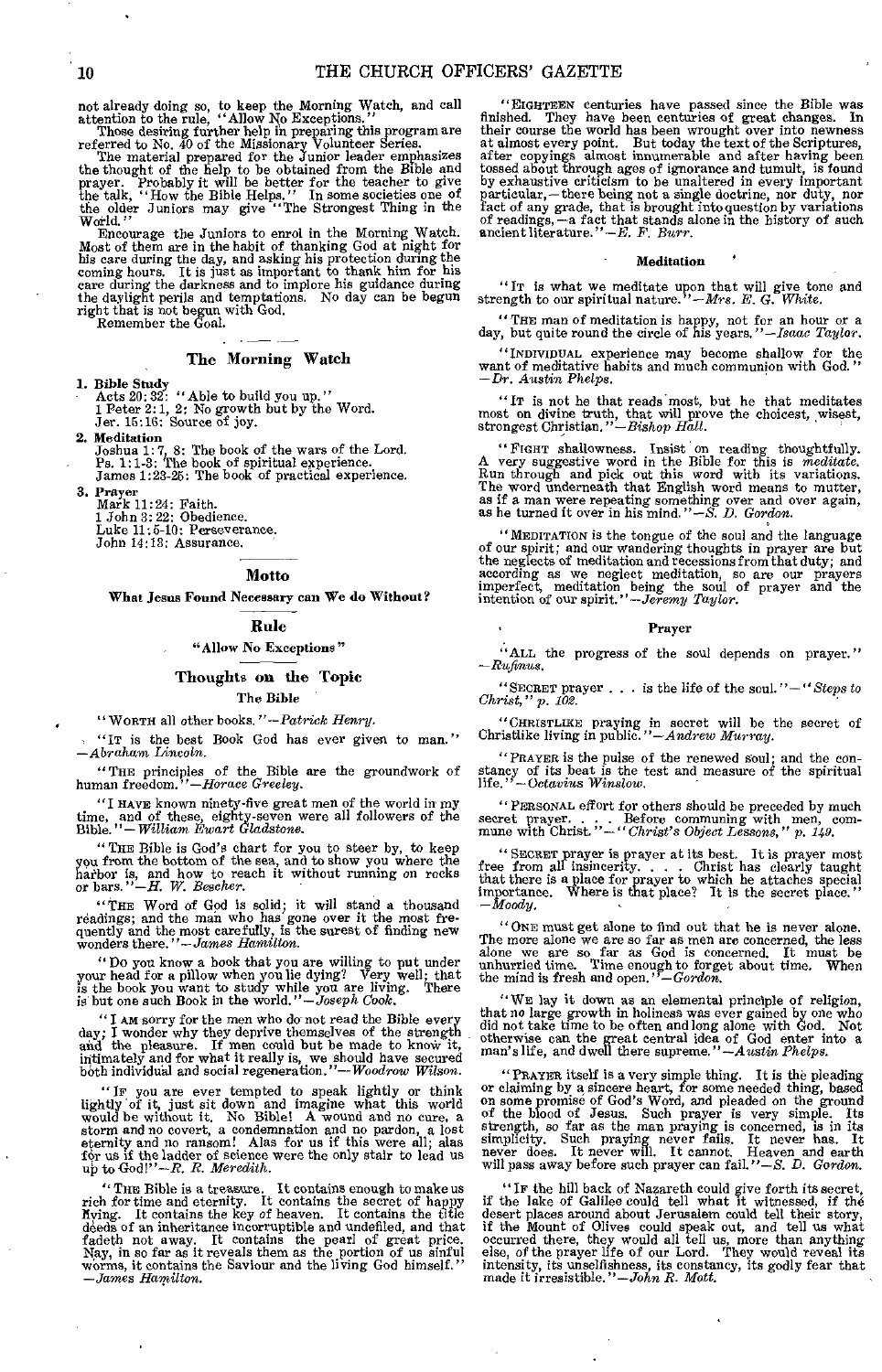#### *The Threshold*

THE threshold of the day-Step over it with prayer, For who can ever say

What shall await him there? It holds within its span

For each a chance to be Noble beyond his plan, Beyond his hoping, free.

The threshold of the day Pause, and gird up the heart, And on the Future's way

With shining footsteps start;<br>It leads, perchance, to fame,

To happiness, to power; Let neither *stain* nor shame Sully the beckoning hour.

The threshold of the day For each, for all, it waits, And none who breathes but may Press from its welcoming gates

On toward the hours that *bring* 

The choices of the soul,

On, till the angels sing

The victory and the goal. *—Priscilla Leonard.* 

#### Morning by Morning

I HAVE a faithful Friend, Accustomed to advise, With whom each morn some time I spend, That I may be made wise To find and keep the only way Which issues in eternal day.

I have an armory bright, With shield and helm hung round, Where, duly as the morning light, The Spirit's sword is found, With which to overcome the foe Who harasses the way I go. *—Selected.* 

#### flow the Bible Helps

[Objects: A bottle with a screw top-a Mason jar or an Imperial Granum bottle is just the thing-one half full of water; a pitcher one half full of water to which a few drops of tincture of iron and a pinch of powered nutgal

THERE was once a boy who had a dear, sweet mother, and he used to kneel down by her side and say his prayers each night, and so grew up to be a manly little fellow. But when he became older, he met some bad boys, and they taught him many wrong and dreadful things. He began to do things that were not nice, things that made his mother \_ cry. By and by he told lies, and then *began* to *steal,* His life, that was once so white, like the water in this bottle, began to be darkened. Sin entered his life, and blackened it. (Pour a little of the black water in.) He thought it was big to swear, and to smoke cigarettes, and to drink what the other boys called liquor. He seemed to do more evil things each day. His life was becoming darkened more and more. (Pour in more water.)

His father and mother thought education would help him. (Put the piece of printed page in bottle.) But the education did not clear up his darkened life. They thought money would help. (Put in nickel.) But it didn't, though they hought him many splendid things and let him travel. They bought him many splendid things and let him travel. thought the beautiful *things* of life, such as art and music and flowers, would help. ( Put in flower.) But they did no good.

At last he committed a crime and was put *in prison.*  There some one gave him a Bible. He had always had a Bible, which he had neglected in his later life; but now, when everything was so black, he turned to this Bible for help. He read there about the poor boy who ran away from home *and did wrong, just* as he had done, and yet was forgiven by his father when he repented and ran back to him. He knelt down by his cot in the prison, and laid his head on

the open Bible (place the top on the bottle, screw it down tight, then place it on its side in an open Bible and close the Bible over it , and leave it there for a few seconds ; shake it as you put *it in ), and* he cried as *if* his heart would break, and asked God to forgive him, and to blot out his sins, and let him live a new, clean life again. And God answered his prayer. He rose from his cot, and felt as if a heavy load had been lifted from him, and the burden of his darkened life had been rolled away. He became a new man from that moment, because in the Bible he had found the good news of God's forgiveness and loye, because in the Bible he had found a Saviour and a Master. ( Take the bottle out—the water will be white.)

There was great happiness in the hearts of his father and mother, and even the angles in heaven rejoiced, because this poor, darkened life had become white and clean again. — *Otis T.* Barnes.

#### The Strongest Thing *in* the World

ONE of the first lessons that we learn after we begin to talk *is* to *pray. Mr.* Gladstone, one of the greatest men of all time, lived to be almost ninety years old; and he said that he had never gone to bed at night without kneeling down and praying the little prayer that his mother had taught him when he was a baby.

When we pray we talk to God. Where is God? Some one says, "God is in heaven." Yes, but he is here too. God is everywhere. He is in this room, and he is in your home, and along the street, and *just everywhere.* But some boy or girl says to me, "How do I know that he is here? I cannot see him." No, of course you oannot see him. There are plenty of things that you are not able to see. You cannot see the wind that rattles the shutters and pulls up your kite. You cannot see the electricity that makes the ears go along the streets. God is a spirit, and a spirit cannot be seen. When you pray, you need not be afraid that he will not hear, for he is always here by us when we speak. He is so close to us that he can hear the softest whispered prayer that we ever utter.

If I were to ask every boy in this house to tell me what is the strongest thing in the whole world, probably each boy would tell me something different One boy would say that an elephant is the strongest. Another would tell me that it is one of the big engines that haul those long trains of loaded ears across the Virginia mountains, and another boy might say that the mightiest thing in the whole world is one of those great battleships out in Hampton Roads.

But there is something that is mightier than any of these. It is prayer.

If the front door of your church were locked, and you were to try to go in, you could not open it. You might push and pull, and get all your friends to help you, but you would not be able to move it. Just then a little girl comes down the street and says, "I can open that door." You say to her, "What, you open that door? You haven't half so much strength as I have, and we all of us together cannot open it." But the little girl takes a small piece of steel about as large as one of her fingers and puts it in the lock and *gives it*  a little turn, and the door is open. That tiny key in the little *girl's* hand has done more than all of you together.

Prayer is the little key that unlocks the treasure house where God keeps the good things that he has for those who love him.

Those who have that key, and use it, receive wonderful things from God. Long ago in the land of Israel there was a great drought. There had been no rain for several years, and there was no water to drink. The prophet Elijah went up to the top of a hill and prayed to God to send some rain. Then he sent his servant to see if there were any clouds in the sky, The servant came back, and said that there was not one. But Elijah kept on praying; and after he had prayed seven times, the servant came and told him that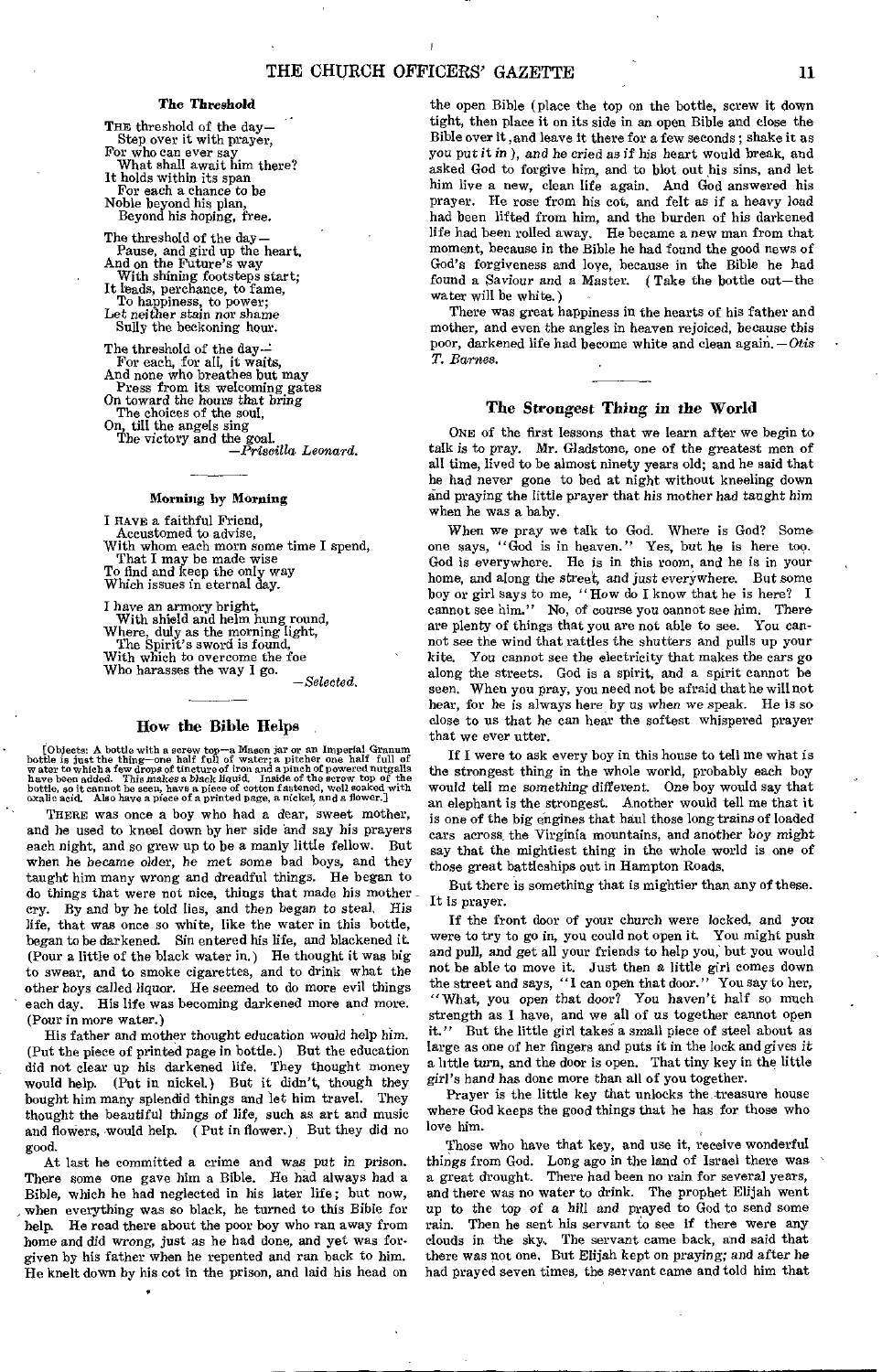there was a cloud coming up, and very soon the rain began to fall.

That prayer of Elijah's had done more than all the power of the king could do. It had brought the rain. This is the key that every boy and girl can have and use.

"Prayer does not mean simply asking God to give you things. It means talking to him, coming close to him in your thoughts, and feeling his love and tender care around ybu all the time. You can speak to him at any time, in any place, and he will hear you and answer you. That does not mean that he will give you everything you ask for. Your parents have to refuse things that you ask them for, because they are not good for you. God does not answer us always in the same way we expect him to, but we know that he always hears us, and cares for us. *"—Stuart Nye Hutchison.* 

"THE church school here is not large, but the children are interested in the Junior Reading Course, and are going to sell the Temperance *Instructor* to get money for the set of books for their library.*"—Mrs. M. Evvcz Holbrook, Nevada.* 

#### Programs for Week Ending December 23

#### Senior

1. MORNING WATCH texts. Five-minute talk on the topic,<br>Victory and Reward. (For helps see the *Instructor* of De-<br>cember 12.)

2. Study: The Asiatic Division Conference and the South American Division Conference. (See note.) Twenty min-American Division Conference. (See note.) Twenty minutes.

3. Recitation: A Word for Jesus.<br>4. Sentence testimonies.

Sentence testimonies.

5. Reports on the society Goal. Plans for Christmas sharing. 6. Close by repeating the Pledge in concert.

#### Junior

1. Morning Watch review. By seven Juniors. 2. Study: The General and Division Conferences. (See note.)<br>
3. Recitation: To be provided by a Junior.<br>
4. Reading: In the Cellar. See *Instructor* of December 12.

5. Plans for Christmas baskets and other help for the poor.

#### Note to the Leaders

This week we complete the studies on Organization, be-gun in September. A very brief review of the general sub-ject will be a fitting introduction to the present study. The names of the two Division Conferences already studied should be printed on the board, and the names of the two considered today added to them.

A great deal of ground is covered in the present study. It will be well, therefore, to conduct it as a quiz, assigning one or more of the questions given on this page to different members, and urging each to make the most thorough preparation possible before coming to the meeting. Those taking part should study to make their answers hrief yet comprehensive, and should use the map to point out the te mentioned.

The Junior lesders will, of course, greatly simplify this<br>study, but all should seek to have the Juniors become familiar<br>with the skeleton of our organization. It may be compared<br>to a family. The General Conference is the different Division Conferences, and be able to point out their territory on the map. A few special questions on the Asiatic Division and the South American Division may be assigned to different Juniors to answer in the meeting.<br>Of course, the recitation provided by the Junior should b

It will be well for the societies to stop here, near the close of the year, to take stock and see where they stand in respect to their Goal. Has it been reached? You will surely have a praise meeting! Is something lacking? Much can be done in a few days if all "have a mind to *work."* 

This is Christmas week; and however much we may deplore the trend of Christmas giving, it surely has a large place in every mind. The wise men brought gifts to Jesus, and thereby<br>set an example that we may safely follow. By giving to<br>those in need at this season, we may show our love to him;<br>for he says, "Inasmuch as ye have done it unto

#### The South American Division Conference

THE South American Division Conference was organized in February, 1915, when the South American Union Conference met in Argentina. This Division Conference is composed of the Brazilian Union Conference, the Austral (formerly South American) Union Conference, and the Inca Union Mission. As the territory of these latter organizations was recently studied by the Missionary Volunteer Societies (see GAZETTE for August 1916, pp. 10, 11), it will only be necessary to mention here the officers, and to make a brief statement of the work in these fields. Elder 0. Montgomery is president of the Division, and W. H. Williams is secretary and treasurer.

#### Languages

The principal languages spoken in the South American Division Conference are the Portuguese in Brazil, the Spanish throughout the remainder of the field, with a large mixture of German in southern Brazil and Argentina, and a sprinkling of other European languages in all parts of the country. Nearly one half the population of South America is composed of Indians, the descendants of the original inhabitants of the country. The principal languages are the Aymaran and the Quichuan.

Our mission work among these Indians is one of the most interesting features of the whole work in South America. The leading station is at Plateria, on the border of Lake Titicaca, with outstations and schools established at various places in that section. At present there are four families of white workers conducting this mission, with the aid of eight or ten native workers. Most pressing invitations have been given by the Indians for the establishment of schools and missions in various other places, and it is hoped that additional workers may be located in this field at an early date.

The total number of Sabbath keepers in the South American Division Conference is now about five thousand, and the number is rapidly increasing. Most encouraging results have been seen in the work among the Indians around Lake Titicaca, and during the biennial period, 1914-15, two hundred and thirty-five were baptized.

#### Institutions

A printing house for the Portuguese-speaking people in this great Division is in operation at Sao Bernardo, Brazil; and another for issuing publications in the Spanish language is located at Buenos Aires, Argentina. There is a small training school at Pua, Chile; and a new school has recently been opened ten miles from Sao Paulo, Brazil. We also have a training school and a sanitarium in the province of Entre Rios.

The South American Division Conference Committee has made urgent requests for additional help, in order that the work in their great field may be extended more rapidly, and that some of the openings for the message may be entered. W. W. PRESCOTT.

#### To be Answered in the Meeting

INDICATE on the map the boundaries of the Asiatic Division Conference.

When was this Division in its present form organized? Why was Australasia' included in this Division?

What conferences are included in the Australasian Union Conference? What mission fields? When did the work begin in this field? State briefly its present standing.

Of what fields is the India Union Mission made up? How many Sabbath keepers are now in this mission? What departments are represented?

Name the countries included in the two missions which make up the East India Union Mission. Describe the Malaysian Mission; the Philippine Mission.

What name is given to the mission which includes Japan, Korea, and Manchuria? Briefly describe the work in each of these fields.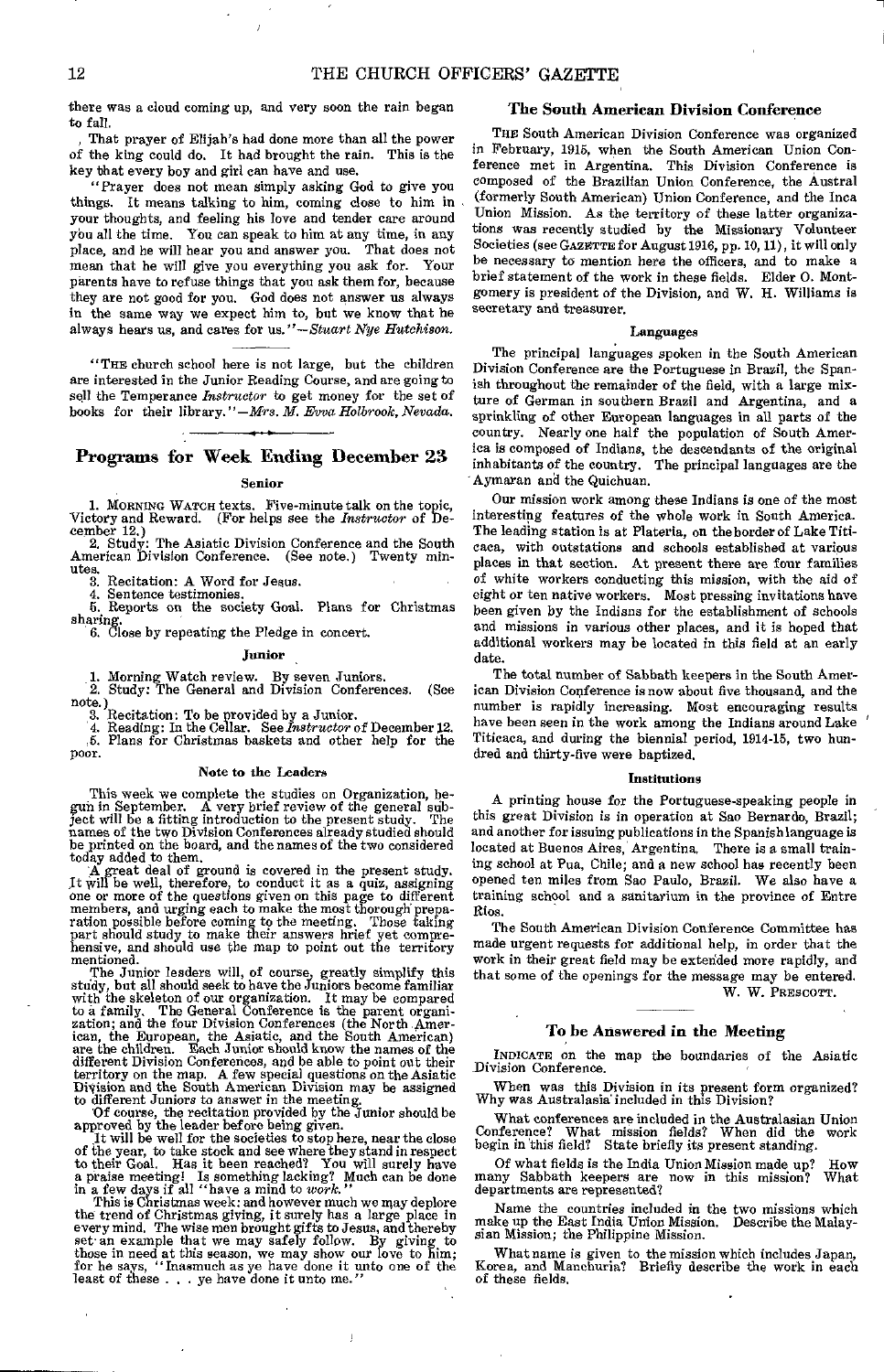What territory is included in the North China Union Mis-sion? In the South China Union *Mission?* Describe conditions in each.

How many Union Conferences are included in the Asiatic Name them.

Give the names of the president, the vice president and secretary, and the treasurer and auditor of the Asiatic Division.

What departments are organized? *Name* the officers.

What men comprise the executive committee?

Why is Aug. 1, 1916, called "a red-letter day" for our *Asiatic* Division?

When was the South American Division Conference organized? What is its territory? Of what *Union* Confer-ences is it composed? How many Sabbath keepers has it?

What are the principal languages spoken in the South American Division Conference? What mission work *is* of special interest?

Name and locate the principal institutions in the South American Division Conference.

NOTE. —Find the answers to these questions in "The Asiatic Division Conference" *(Review,* December 14); "Ter-ritory and Unions of the Asiatic Division Conference" *(Instructor,* December 12); and "The South American Division Conference," in this number of the GAZETTE.

#### A Word *for Jesus*

HAVE you not a word *for* Jesus? Will the world nis praise proclaim? Who will speak if you are silent— You who know and love his name? You, whom he has called and chosen<br>His own witnesses to be?

Will you tell your gracious Master,<br>
"Lord, we cannot speak for thee"?<br>
"Cannot"! though he suffered for you,<br>
Died because he loved you so!<br>
"Cannot"! though he has forgiven,<br>
Making scarlet white as snow!<br>
"Cannot"! thou

Though he says, "Be not afraid"!

Jesus, Master! yes, we love thee, And to prove our love, would lay

Fruit of lips which thou wilt open,

At thy blessed feet today.

Many an effort may it cost us,

Many a heart beat, many a fear, But thou knowest, and wilt strengthen,

And thy help is always near. Give us grace to follow fully,

Vanquishing our faithless shame, Feebly it may be, but truly, Witnessing for thy dear name.

#### *—Frances R. Havergal.*

WHILE we live, we must be moving on. When we stop, we begin to die. Rest is necessary, but only to renew our strength, that we may press on again. An anchor is needful for a ship, but anchoring is not a ship's business; it is built for sailing. A man is made for struggle and effort, not for ease and loitering. *—J. R. Miller.* 

#### Programs fOr Week *Ending* December 30

#### Senior

THIS is the last meeting of your society *for* 1916. After the opening exercises (special music, sentence prayers, and repeating the Morning Watch texts), have a Survey of the Closing Year. This may be given by the leader, or may consist of a number of very brief talks by officers leaders.

"A New Year" (see *Instructor,* December 19) may be given as a recitation. One or two other recitations or brief, helpful *readings* may be supplied by the leader.

"My New Year's Resolve" is the subject of special study. If possible, have the Resolve printed in *large* letters to hang up above the rostrum. The study may be given by one person or by a number, as desired. Let the leader, or some one accustomed to conducting

testimony meetings, take up the thought of New Year's resolutions, emphazing faithfulness in Christian life and *in*  the work of the society, and calling upon all present to give expression to their New Year's resolve, By careful planning and much prayer, endeavor to make this an impressive meeting which shall bear fruit in days to come.

Hope, courage, a spirit of "going forward," and a determination to make the *coming* year our best year as individuals and as a society, should characterize the whole meeting.

If further help is desired for this program, an excellent article by J. R. Miller, entitled "Go Forward," will be found in the *Instructor* of December 19.

Close by repeating "My New Year's Resolve" in concert.

#### Junior

1. Review of Morning Watch texts.<br>2. Special music.

2. Special music.<br>
3. Recitation: The Book of the Year.<br>
4. Talk: Looking Forward and Back.<br>
5. Reading. (To be supplied by the leader.)<br>
6. Recitation: New Year Gifts.<br>
7. Talk. The leader should take a little time to tal reporting what is done, observing the Morning Watch, etc. Encourage the children to express their resolutions *for* the new year. new year.<br>8. Reports of work.

#### Note to the Leaders

Is Jesus in your meeting? This is the one all-important<br>thing. No matter how carefully your plans are laid, how<br>smoothly they are carried out, if you fail to invite Jesus in,<br>your meeting will be like a husk without a kern

pastor once said to a group of young people:--<br>"You could not feel that Christ was present with you un-<br>less you knew that the work you were doing was work for<br>him, something that he wanted done, could you? But if you<br>felt

#### The True Ideal of Life

1. The Power of an Ideal. Phil. 3 : 13, 14; Prov. 4:25, 27. 2. The Christian's Ideal. Study " My New Year's Resolve."

#### My New Year's Resolve

Resolved, That I will this year endeavor, by God's help,<br>to live a simple, sincere, and active Christian life; repelling<br>promptly every thought of discontent, discouragement, im-<br>purity, and self-seeking; cultivating cheer mimity, charity, and the habit of holy silence; exercising economy in expenditure, carefulness in conversation, diligence in appointed service, fidelity to every trust, and a childlike trast in God. I will make an earnest or draw some one nearer to Christ at least once a week.

#### *Notes* and Illustrations

CHARACTER is the greatest thing in the world. "A great name among men is as letters traced in sand; but a spotless character will endure through eternity."

AN ideal is a standard of perfection. No one rises above his ideal. On the other hand, one's habitual desires have a molding influence on his life. "One's resolution is one's prophecy." "Into your hands will be placed the sults of your own thoughts: you will receive that which you earn; no more, no less. Whatever your present environment may be, you will fall, remain, or rise with your thoughts, your vision, your ideal. You will become as s

As no one knows so well how a machine ought to run as its maker, so no one is capable of directing our lives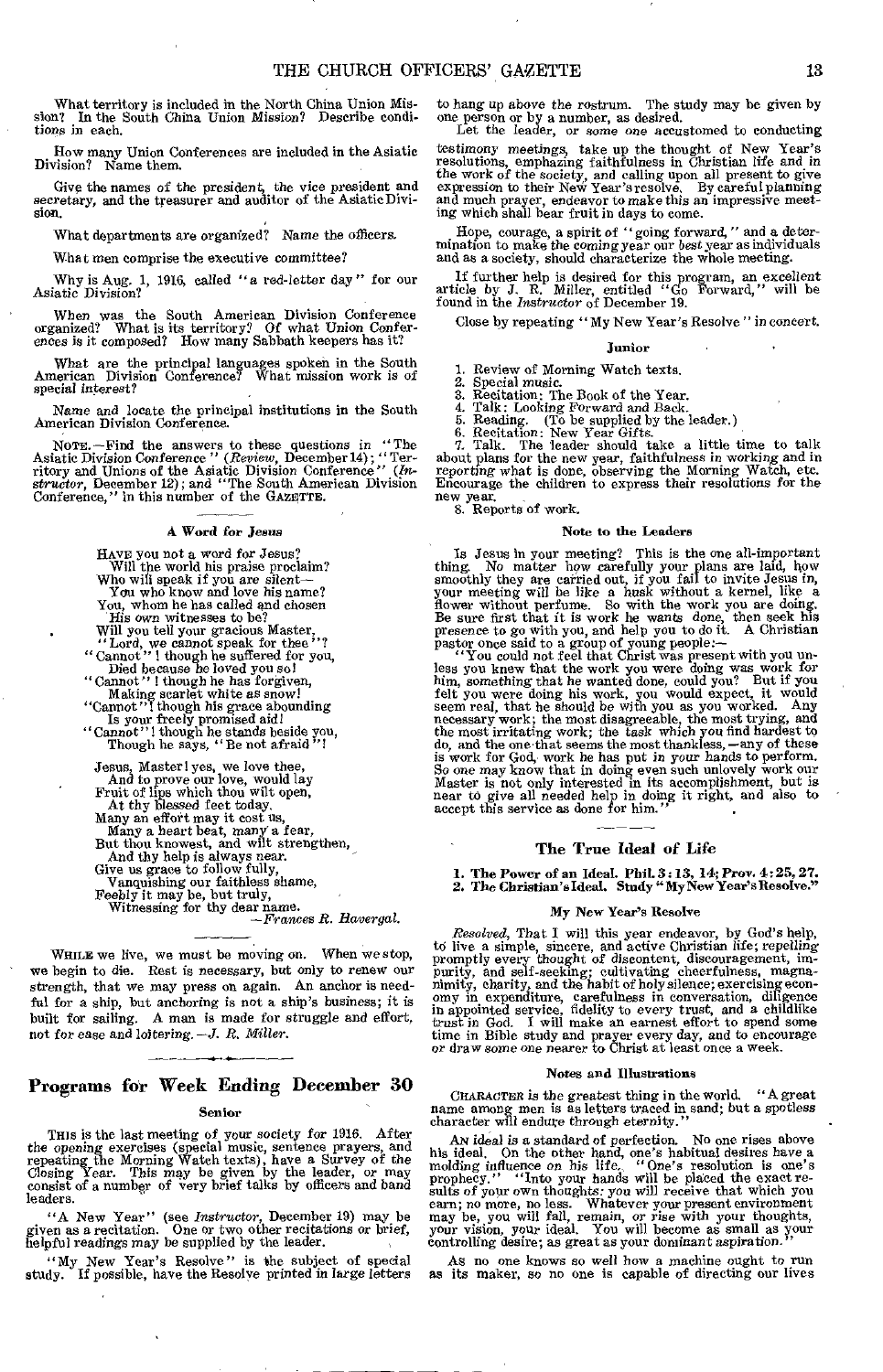except our Creator. This can be illustrated by a watch. My watch is a success only as it fulfils the purpose of its maker. When it fails to keep time, I take it back to the watchmaker for repairs.

"My New Year's Resolve" is really a remarkable resolve, and contains just about all the elements of Christian perfection. Every Missionary Volunteer should memorize it. It will help the young people to see what the "Resolv

RESOLVED, That I will this year endeavor, by God's help,

| To live a $\left\{ \begin{matrix} \text{Simple,} \\ \text{Since} \text{re,} \\ \text{Active,} \end{matrix} \right\}$ Christian life;                                                                                                                |  |
|-----------------------------------------------------------------------------------------------------------------------------------------------------------------------------------------------------------------------------------------------------|--|
| Repelling promptly every thought of $\left\{\begin{array}{l}\text{Discontent,}\\\text{Discounter,}\\\text{Impurity,}\\\text{Self-seeking}\end{array}\right.$                                                                                        |  |
| $\label{eq:cutivity} \begin{array}{ll} \textsc{Cheerfulness},\\ \textsc{Sungnanimity},\\ \textsc{Charity},\\ \textsc{Chavity},\\ \textsc{The habit of holy silence}; \end{array}$                                                                   |  |
| $\textit{Exercise:} \begin{cases} \textit{Economy in expenditure}, \\ \textit{Carefulness in conversation}, \\ \textit{Diligence in appointed service}, \\ \textit{Fidelity to every trust, and} \\ \textit{A childlike trust in God.} \end{cases}$ |  |

*I will make an earnest ef fort* 

To spend some time in  $\left\{\begin{array}{c} \text{Bible study and} \\ \text{Prayer} \end{array}\right\}$  every day, and

To encourage or draw  $\{\begin{array}{c}\text{Some one nearer} \\ \text{to Christ}\end{array}\}$  at least once

The various words and phrases in this resolution may be briefly studied.

Simple.-It is very important that young people under-<br>stand the simplicity of the gospel. A sister of foreign birth<br>in telling how the acceptance of the truth had saved her husband from drink and brought other blessings to their home, exclaimed, "0, things are so different since we dedided to mind God!"

Sincere.—Sincerity is honesty of mind, to be without af-fectation. Most people live a double life, but the genuine Christian is sincere.

*Active Christian Life.—A* little boy was asked by his Sabbath-school teacher if his father was a Christian.<br>
"Y-e-s," said he, "but he doesn't work at it much." The<br>
only real, happy, or successful Christian life is the active<br>
one. And now as never before the Lord is callin triumph with it. The time is short; the night soon cometh, when no man can work. Let those who are rejoicing in the light of present truth, now make haste to impart the truth to others. The Lord is inquiring, 'Whom shall I respond, 'Here am I; send me.'"

*Repelling Thought.*  $-2$  Cor. 9:5. As a man "thinketh in his heart, so is he." Prov. 23:7. There is perhaps no more important subject to present to the youth than the mastery of thought. Dwell on the four kinds of thought to be repelled—

Discontent. See Isa. 26:3.

Discouragement. See Joshua 1:7. How the nations ive to keep up the morale of their armies! What courage strive to keep up the morale of their armies! it ought to give us to know that our cause will win!

Impurity. See Matt. 5:8.

Self-seeking. Jesus lived not for himself, but to bless others.

Cheerfulness.-1 Thess. 5:16. It is well for young people to understand that cheerfulness is a Christian grace. But cheerfulness is not frivolity.

*Magnanimity.* —This is defined as " generous in sentiment or conduct toward others; exaltation above envious, cowardly, vindictive, or selfish motives; large-heartedness." Booker T. Washington said, "I refuse to degrade myself by hating any man.'

*Charity.* —This should be taken in its general sense of love and good will.

*Holy Silence.* —A young man promised his dying father that he would spend a half hour alone each day. The reasons

for this strange request he soon learned, for when alone his thoughts turned to the great questions of conduct, his spirit-ual life, and God. How important that we learn to listen!

Economy.--Prov. 27:23; John 6:12. "Let the youth who<br>need an education set to work with a determination to ob-<br>tain it. Do not wait for an opening; make one for your-<br>selves. Take hold in any small way that presents itsel

*Conversation.* - Col. 4:6; Eph. 4:29. "The grace of Christ is to control the temper and the voice. Its working will be seen in politeness and tender regard shown by brother for brother, in kind, encouraging words. "-Id.,

*Diligence and Fidelity.* —Rom, 12:11; Heb. 3:2.

*Trust.—*  "There is never a day so dreary But God can make it bright, And unto the soul that trusts him He giveth songs in the night. There is never a path so hidden But God will show the way, If we seek the Spirit's guidance And patiently watch and pray."

Three Essentials of Christian Living. — The closing three-fold resolution can hardly be overestimated, —Bible study, prayer, and Christian work. Let us encourage every young person to make this vow. What a wonderful change

#### The Book of the Year

[The child who recites this piece should carry a large book, beautifully bound, whose pages she turns as she speaks, appearing to be looking at them. With the sixth stanza, however, she looks up from the book, and from th

OF all the beautiful fancies That cluster about the year, Tiptoeing over the threshold When its earliest dawn is here,

The best is the simple legend Of a book for you and me, So fair that our guardian angels  $\overline{\text{Despite}}$  its lines to see:

It is full of the brightest pictures Of dream and story and rhyme, And the whole wide world together Turns only a page at a time.

Some of the leaves are dazzling With the feather-flakes of the snow; Some of them thrill to the music Of the merriest winds that blow;

Some of them keep the secrets That made the roses sweet; Some of them sway and nestle With the golden heads of wheat.

I cannot begin to tell you Of the lovely things to be In the wounderful year-book waiting, A gift for-you and for me.

And a thought most strange and solemn

Is borne upon my mind: On every page a column For ourselves we'll surely find.

Write what we may upon it, The record there will stay

Till the books of time are opened In the Court of the Judgment Day.

And should we not be careful Lest the words our fingers write Shall rise to shame our faces When we stand in the dear Lord's sight?

And should we not remember

To dread no thought of blame, If we sign each page that we finish

With faith in the dear Lord's name? —Margaret *E. Sangster.* 

PLAN, plan, plan. Then *work.*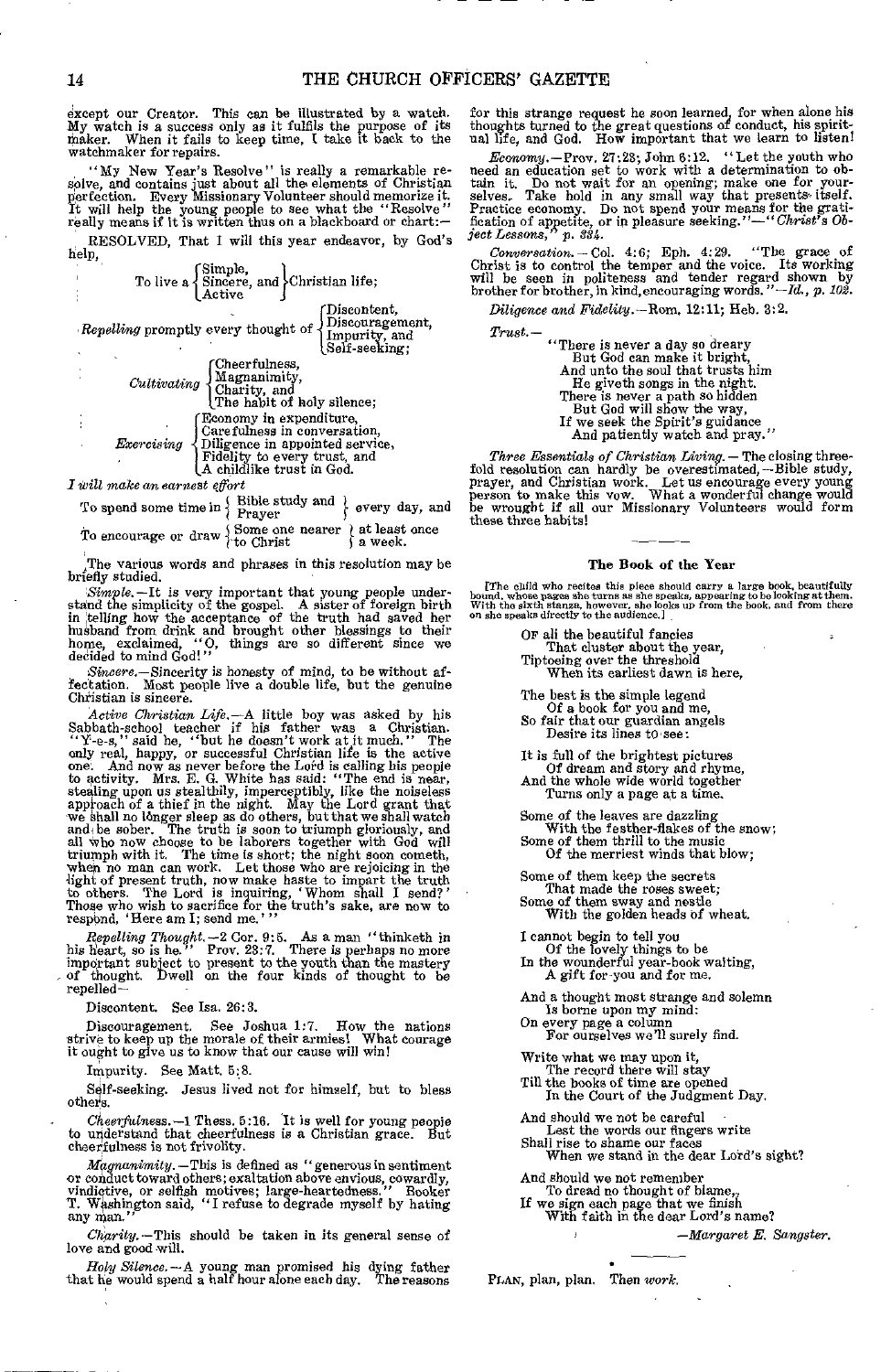#### New Year *Gifts*

[Sixteen children are grouped on the platform. A girl representing the New Year appears, dressed in white, a wreath on her head, and a garland about her waist. In her hand she holds the mottoes, written or printed on phot

#### TOGETHER:

Tell us, tell us, sweet New Year, Have you anything, we pray? Something good for children small— Have you gifts for us today?

#### NEW YEAR:

Yes, indeed, my little ones, I have brought you all of these: There are plenty for you each To select the ones you please.

1. Honesty is the best policy.<br>2. Obey your teacher.

- 
- 2. Obey your teacher. 3. ' Tis love that makes us happy. 3. Tis love<br>4. Be kind.<br>5. Help son

- 5. Help somebody every day.<br>6. Cheerfulness is the best m
- Cheerfulness is the best medicine.
- 7. Perseverance always wins.<br>8 Patience is worth more that
- 8. 'Patience is worth more than gold.<br>9. Keep no secret from mother.
- 9. Keep no secret from mother. 10. Think before you speak.
- 

11. Be polite.

- Don't tease.
- 13. Honor thy father and thy mother.
- 14. Remember the Sabbath day. 15. Stop and think, " What would Jesus do? "
- 16. Don't forget to pray.

#### NEW YEAR:

And now you have your presents, Let each one do his part, And write these pretty mottoes

Upon your every heart.

#### TOGETHER:

Indeed, we will, sweet New Year, We'll do the thing you say; We'll not *forget* to ask the Lord To help us every day.

And when at last the year is done, We may look back with joy; We shall be happy every one,

If we our days employ In cheering hearts bowed down and sad— In making other people glad.

And by and by, when Jesus comes, Our sins will be forgiven, And then the blessed angels bright Will take us *home* to heaven.

MRS. L. D. AVERY-STUTTLE.

#### Looking Forward and Back

WHENEVER the end of the year comes, and New Year's Day is at hand, I feel as if I had two faces, one turned backward to look at the old year and one looking forward into the new. It is a good thing even for boys and *girls* at this time of year to stop a moment and look both ways.

When we look backward at the old *year,* our memory begins to work, and we remember many things that happened to us. It is just as *if* we looked into a mirror, and there *saw* ourselves as we are today, and all the daily events that have made *us* what we are. We see the long distance that we have come during the three hundred and sixty-five days ; we see the dangerous places we avoided, and the hills and valleys we crossed; we see the difficulties into which we fell, and the many delightful times and places that gave *us* pleasure. It is a good thing to look back and see what our life has been. I am sure we shall not be entirely pleased with the picture, and that we shall feel *sorry it* was not better.

As we look forward, I hope you will remember a verse which Paul wrote: "Forgetting the things which are behind [and though Paul tells *us* to forget, I think he means that we must not brood over them and worry about them, feeling that, since we have done so poorly, it is no use trying to

make the future better], and stretching forward to the things which are before, I press on toward the goal unto the prize of the high calling of God in Christ Jesus." Paul tells us that we are like runners running a race, and that we must press ahead with all eagerness, trying our best to reach the goal. And the goal which God has set before us *is* a wonderful one, It is likeness to Jesus Christ, *our* Lord and Saviour. Let us resolve that we will try our best to be more like him in the new year. Let me give you three New Year resolutions as we look forward to running this race of the Christian: First be better examples. Let our works and lives express the holy gospel we profess. Second, let us have more readiness for service. Be anxious all the time to lend a hand, forgetting ourselves. And third, be more faithful in service. Let us be good and faithful servants of God.

If we do these things, we shall become more like Jesus every day, and at the end of each year we shall look back with greater satisfaction at the way it has been spent. *—Otis T. Barnes.* 

#### The Unfinished

THE road to the "big house" was pitch dark; but as Ralph Nesbit, the master of the old rice plantation, rode in at the inner gate, he could see a shadowy form trudging down the sandy stretch ahead of him. He reined in his horse.

"Hello, Jason!" he said. "You're working late." The old Negro turned, and with a skilful shrug of his shoulders shifted to the ground the big bag of pine straw he was carrying.

"Yes, sah, " he agreed amiably, and his teeth gleamed in the dusk. "I's gwine to finish that potato bank, sah."

Nesbit had set him at the task early in the morning and had then left for the day; now, although the night had come on, Jason was still hard at work.

"You needn't finish the bank tonight, *Jason," said* the planter, as the two began to move down the road together. Come over in the morning. It is all the same to me.'

"Well, sah," the old Negro replied, "I don't like to leave nothing till she's done. I don't know what might happen befo' tomorrow, cap'n. When I take up a hoe or a shovel, I don't like to lay it down; sah, till the work is done and finished."

*"But,* what if the work would naturally take two days, *Jason?"* 

"Well, sah, then it must be done in two days. But if it can be done in one stretch of work, I likes to do it that way, soh,"

Here the two men found themselves at the fork *of* the road; one way would take Nesbit home, the other would take.Jason to the potato bank that he was building near the stables.

"Jason," said the planter, "you are right; it is a great thing to carry any piece of work straight through to a finish. Now, I promised you a bushel of potatoes for making that bank for me. Your share shall be two bushels, and you may pick them out *yourself.* Good night, Jason."

That evening, his' daily paper having missed the mail, Nesbit by chance picked up "Enoch Arden," his favorite poem. Very thoughtfully he read the lines:—

"Enoch, your husband: I have ever said You chose the best *among* us—a strong man; For where he fixed his heart he set his hand To do the *thing* he willed, and bore it through."

It was not a week later that the bishop visited the little

parish down among the rice plantations; and Nesbit, with whom he dined, was *telling him* about Jason, "Everything is in store for the man who will *finish,"* 

was the bishop's comment; "and perhaps nothing at all waits for him who will not. It was Amiel, I think, who said, 'The unfinished is nothing.'"-Youth's Companion.